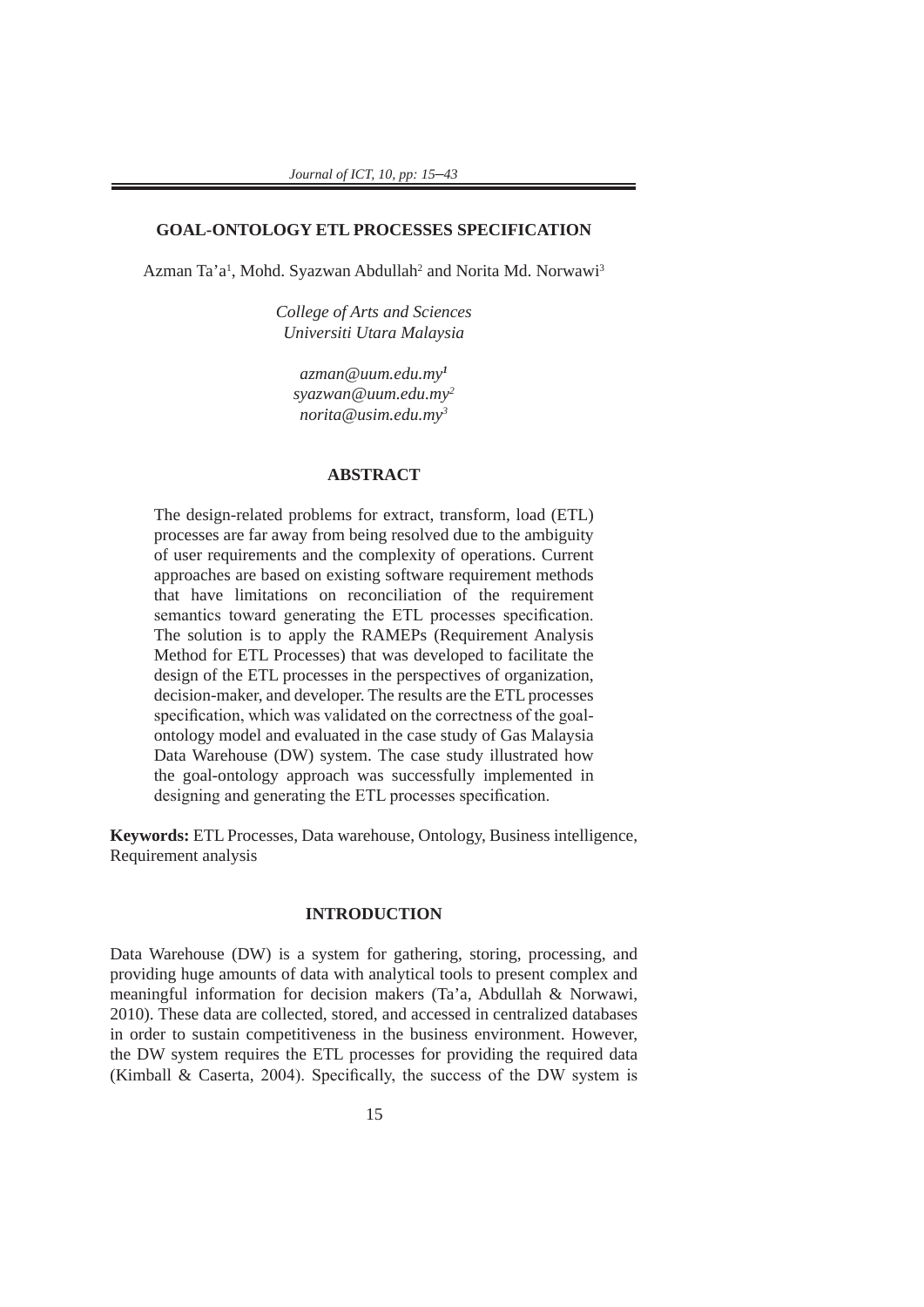highly dependent on the ETL processes specification. Many issues in modelling and designing the ETL processes are due to the problems of capturing and analysing the appropriate requirements of DW (Simitsis, 2004; Kimball & Caserta, 2004). Moreover, the design tasks need to tackle the complexity of the ETL processes from the early phases of the DW system development to ensure the appropriateness of the information produced from the DW systems (Giorgini, Rizzi & Garzetti, 2008).

The complexity of the ETL processes always refers to the problem of defining the integration and transformations of data sources. These transformations involve the reconciliation semantic of user requirements and data sources heterogeneity (Alexiev, Breu, Bruijn, Fensel, Lara & Lausen, 2005; Allemang & Hendler, 2008). Generally, an ambiguous definition of user requirements occurs because the users are unable to define their requirements precisely and clearly (Inmon, 2002). Moreover, various meanings of data (e.g. attributes, tables, constraints) make it difficult for integrating the user requirements to the appropriate data sources. Thus, reconciliations of user requirements and data sources are important for generating the ETL processes accordingly. The designing of the ETL processes should commence from the early phases of the DW system development and guided by a suitable methodology. Therefore, this research has applied the RAMEPs, a requirement analysis method for the ETL processes (Ta'a et al., (2010), and generated the ETL processes specification from the Gas Malaysia DW system case study.

#### **REQUIREMENT ANALYSIS MODEL FOR ETL PROCESSES**

Requirement analysis of the ETL processes focuses on the informal statements of user requirements into a formal expression of the ETL processes specifications. The informal statements are derived from the requirement of users and analysed from the organization and decision-maker perspectives (Giorgini et al., 2008). However, we argue that analysing the user requirements toward the ETL processes specification is better defined by supporting of the developer perspectives. This is clearly important for tackling the complexity issues, which analyse abstract knowledge to the detail execution of the ETL processes. It is widely accepted that the early requirement analysis significantly reduces the possibility of misunderstanding user requirements (Yu, 1995). The better the understanding among users, the higher are the chances of agreeing on the terms and definitions used in the ETL processes specification. Therefore, the RAMEPs is centered on the organizational and decisional modeling and focuses on the transformation analysis from the perspective of a developer model.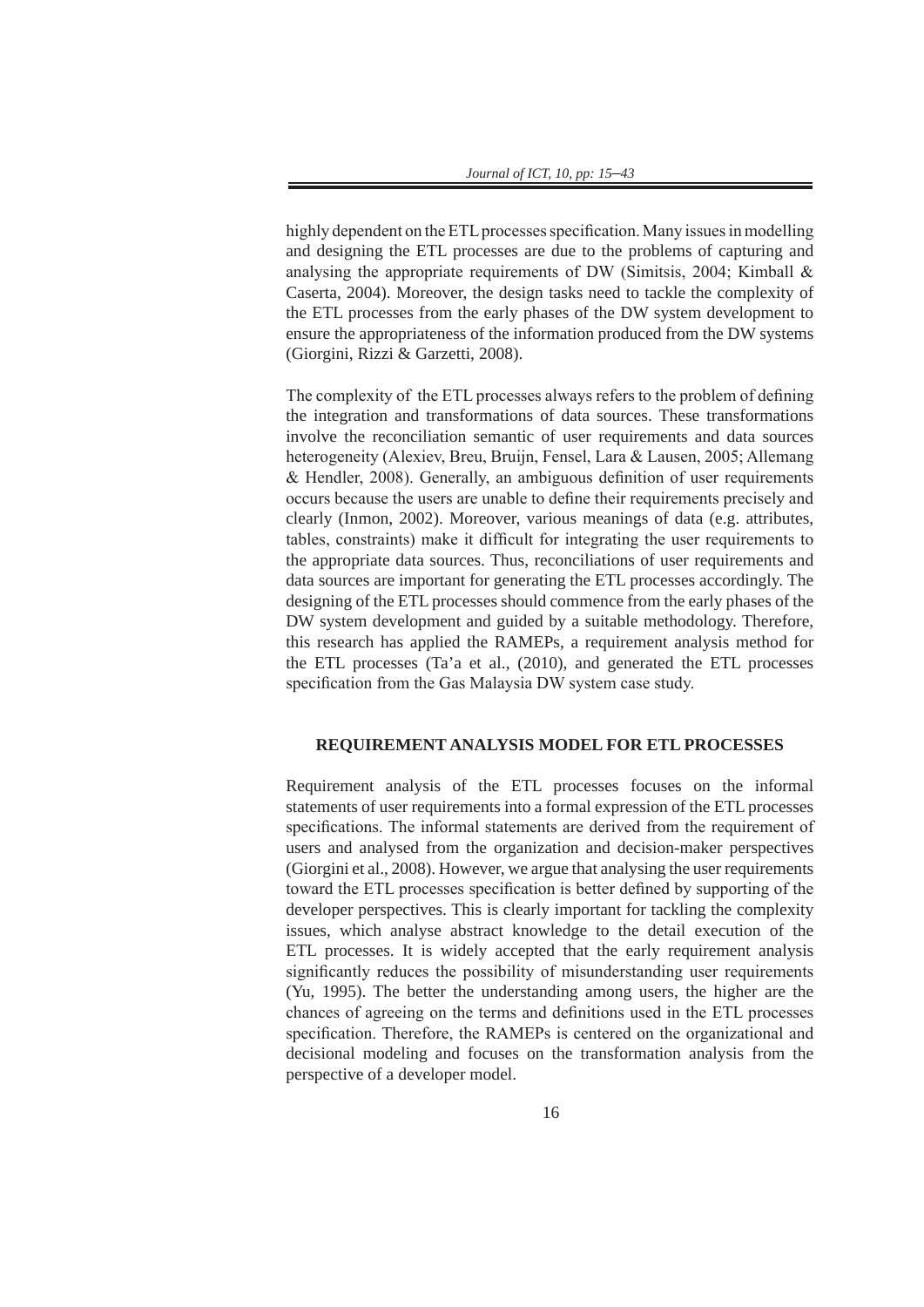The focus on the works in RAMEPs are highlighted in the thick box area of Figure 1. The organizational modeling is used to identify the goals that are related to facts, and attributes. The decisional modeling is focused on the information needs decision makers and related to facts, dimension and measures. The developer modeling is used to define the related actions and business rules for the data sources. Detailed explanation on the RAMEPs can be referred to in Ta'a et al., (2010).



# **GOAL-ONTOLOGY FOR REQUIREMENT ANALYSIS MODEL**

The aim of RAMEPs is to facilitate the design of the ETL processes by analysing and producing the DW requirements for decision-makers and organizations. Through RAMEPs, the ETL processes are modeled and designed by capturing important knowledge such as the DW schemas and transformation activities. Indeed, the goal-oriented approach is utilized to capture and represent the knowledge about the ETL processes as defined from the perspectives of the organization, decision-maker, and developer. Developer perspectives are pressing beside the organization and the decisionmaker perspectives in order to complete the requirements analysis model of the ETL processes.

# **Goal-orientedApproach**

Goal-oriented is utilizing goals for requirements elicitation, evaluation, negotiation, elaboration, structuring, documentation, analysis and evolution of the software system through the cooperation of its agents (Bresciani, Perini,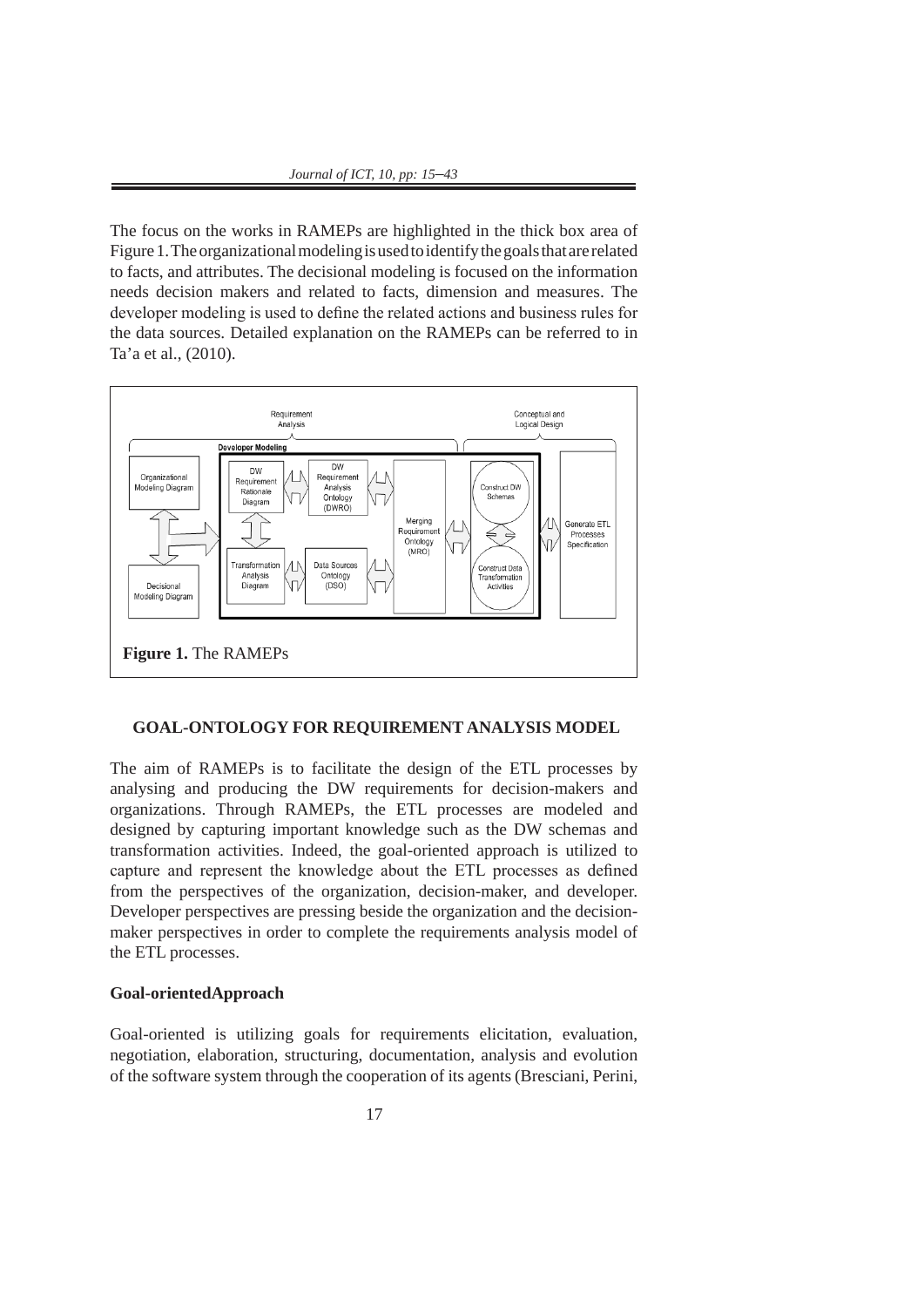Giorgini, Giunchiglia & Mylopoulos, 2003; Lamsweerde, 2010). Specifically, this research uses goals to elicit and analyse the DW requirements with the cooperation of three modeling: organizational, decisional, and developer.

**Organizational Modelling -** consists of three different analyses, which are produced in the iterative process. The types of analyses is goal analysis, fact analysis, and attributes analysis. All goals, facts, and attributes are defined in the context of organization views.

**Decisional Modelling -** consists of four different analyses, which are produced in the iterative process. However, these analyses are focused on the goal of a decision-maker that is represented by the actors as defined in the organizational model. The types of analyses are goal analysis, fact analysis, dimension is required for supporting the decision making.

**Developer Modelling -** consists of three different analyses, which are produced in the iterative process. The analysis is focused on the goal of a decision-maker which is represented by the actors as defined in the decisional model. The analyses are data sources analysis, business rules analysis, and transformation analysis. The transformation analysis is based on plan modelling in Tropos methodology (Bresciani, Perini, Giorgini, Giunchiglia & Mylopoulos, 2004). The developer modelling explains the facts about actions and rules applied to the data sources in the perspectives of ETL developers. The developer modelling will complete the goal-driven analysis of user requirements in order to produce the ETL processes model for the DW system.

As comparism, the outcome of each of the modelling is presented in Table 1.

Table 1

*Outcomes of the Modelling*

| Modelling      | <b>Outcomes</b>                                                   | <b>Notes</b>                                                                                                         |
|----------------|-------------------------------------------------------------------|----------------------------------------------------------------------------------------------------------------------|
| Organizational | - List of Facts<br>- List of Attributes                           | Represent the main data in<br>the<br>organization and comprise most relevant<br>attributes as exist in data sources. |
| Decisional     | - List of Facts<br>- List of Dimensions<br>- List of Measures     | decision-maker<br>needs,<br>Represent<br>summarizing the role played in the<br>glossary based requirements.          |
| Developer      | - List of Actions<br>- List of Business Rules<br>- List of Tables | Represent the information<br>within<br>the developer needs to define the<br>transformations.                         |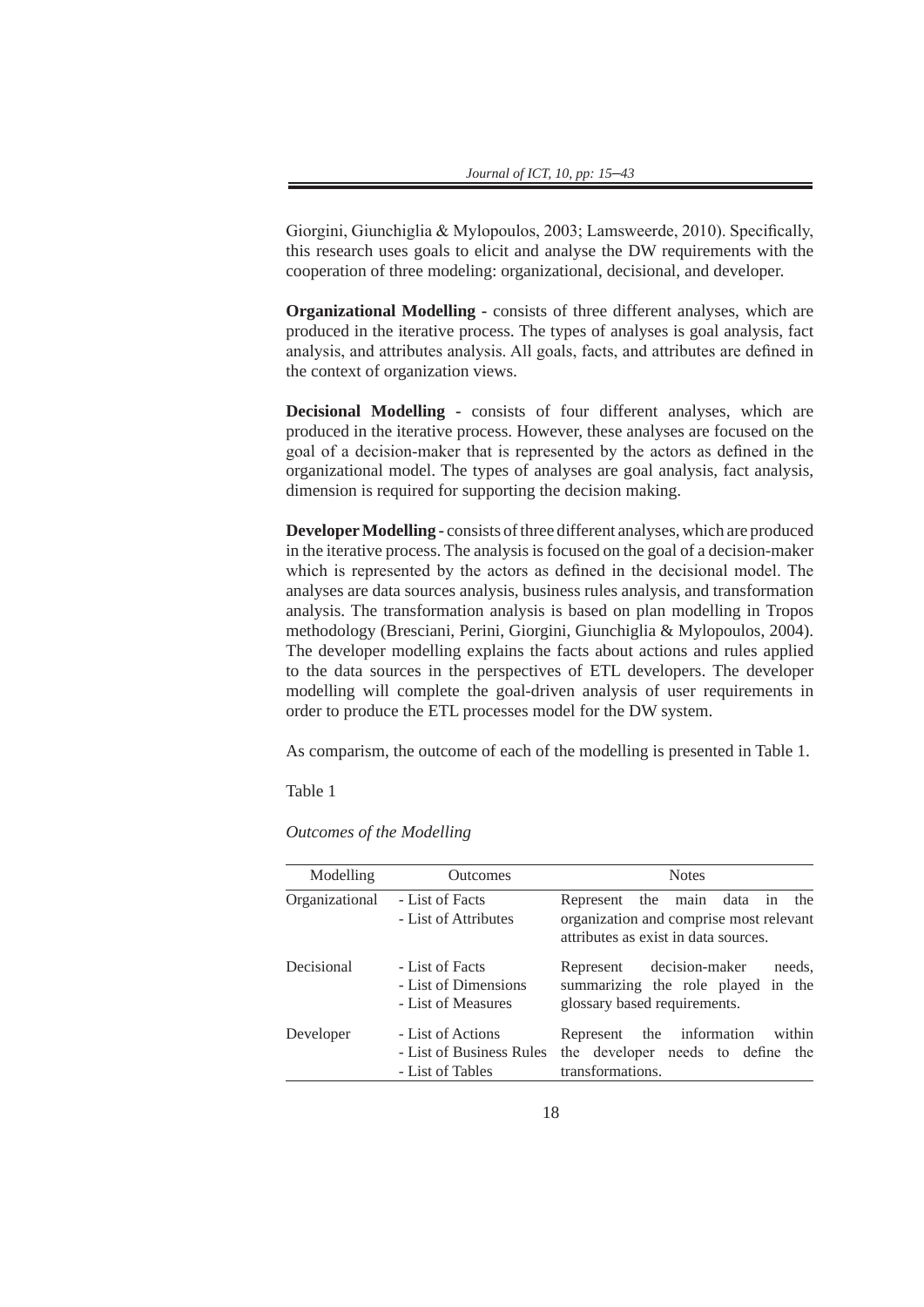### **Ontology-based Approach**

The organizational, decisional, and developer models have determined the ETL processes glossaries (i.e.facts, dimensions, measures, attributes, business rules, actions) through goal-driven diagrams. The glossaries for facts, dimensions, attributes, measures, and actions must be agreed up on by the users. This will be used for building the conceptual design of ETL processes according to RAMEPs approach. Since these agreeable glossaries will be mapped to the heterogeneous data sources, the semantic heterogeneity problems will remain in the implementation of ETL processes. Importantly, the agreeable glossaries should be able to present the semantics of user requirements accordingly. Thus, the semantic heterogeneity problems in the data sources can be resolved by using an ontology model. The same approach was successfully applied to resolve the data integration problems from the various data sharing systems (Alexiev, Breu, Bruijn, Fensel, Lara & Lausen, 2005; Allemang & Hendler, 2008).

In ontology modelling, the process for constructing the DW requirements ontology (DWRO) is semantically described in the requirement glossaries. The semantics of the DW requirements are described in high-level meaning, so that the DW requirements can be possibly mapped to the data sources ontology (DSO) for accomplishing the transformation and integration process. The strong linkages between requirement glossaries and appropriate data sources through ontology structure will produce the ETL processes specification automatically. This can be done through invoking an appropriate algorithm and reasoning. In particular, the use of ontology is based on description logic (DL), which constitutes the most commonly use of knowledge representation formalism (Hutter, Stephan, Baader, Horrocks & Sattler, 2005). This research uses the OWL language for knowledge representation that adopted the DL formalism. The Resource Description Framework (RDF) is used together with OWL in presenting the DWRO and DSO for modelling the concepts of the domain, relationships between concepts to attributes, and the attributes and relationship that belong to each attribute. The concepts refer to the facts, whereas the dimensions, measures,business rules, and actions refer to the attributes. The concepts of the domain are represented by classes, and relationships or attributes are represented by the properties. Moreover, theconcept, relation, and attribute components were also applied in representing the semantic sentences through the concept relational model (CRM), which was concerned with the ambiguity of sentences (Abdullah, Selamat, Ibrahim, Chulan & Nasharuddin, 2009).

Due to the specialty of aggregation and population operation in the DW systems, specific representation classes are necessary to specify. However, the RDF/OWL features need to be suited for high-level representation, since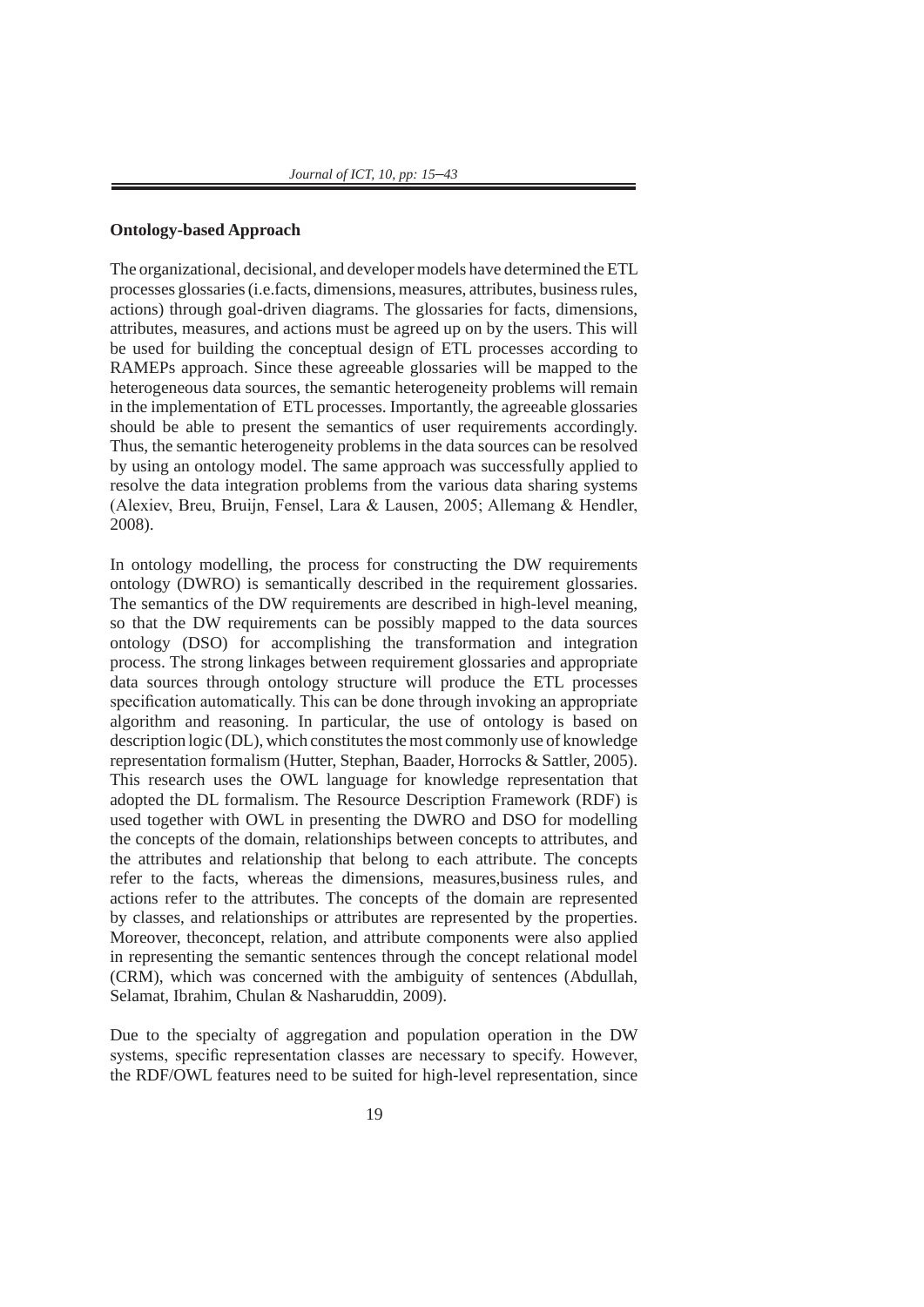all the glossaries are defined in the abstract form. For this purpose, the RDF/ OWL features and ontology notations were adopted as shown in Table 2.

Table 2

|                | Notation  | Name                   | Description                                                                      |
|----------------|-----------|------------------------|----------------------------------------------------------------------------------|
| $\mathcal{C}$  |           | Class                  | Classes represent the concepts of the domain<br>being modelled.                  |
| C <sub>1</sub> | $C_{2}$   | Equivalent             | States two classes are equivalent.                                               |
|                | $C_{2}$   | Sub Class of           | Creates class hierarchies.                                                       |
|                | $C_{2}$   | Disjoint with          | States that two classes two $C_1$ and $C_2$ are<br>disjoints.                    |
| $C_{1}$        | $C_{2}$   | Union of               | The union of two classes $C_1$ and $C_2$ are joined.                             |
| P              |           | Property               | attributes of concepts<br>Represents<br>and<br>relationships between concepts.   |
|                | dom(P)    | Domain                 | Specifies the class (-es) to which the property<br>belongs to.                   |
| rang(P)        |           | Range                  | Specifies the class (-es) to which the value of<br>the property belongs to.      |
|                | P.C       | Some values from       | Restrict the range of property to participate in<br>at least one relationship.   |
|                | P.C       | All values from        | Restrict the range of property to only have<br>relationships with this property. |
|                | nP,<br>nP | Mix/max<br>cardinality | Specifies the min/max cardinality of<br><sub>a</sub><br>property.                |

The mapping results between DWRO and DSO created new classes and properties pertaining to the ETL processes activities, and produced merging requirement ontology (MRO). These new classes and properties will capture the knowledge of the ETL processes such as aggregated, aggregation, range, table, formation, and others. The type of knowledge applied for this case study is shown in Table 3.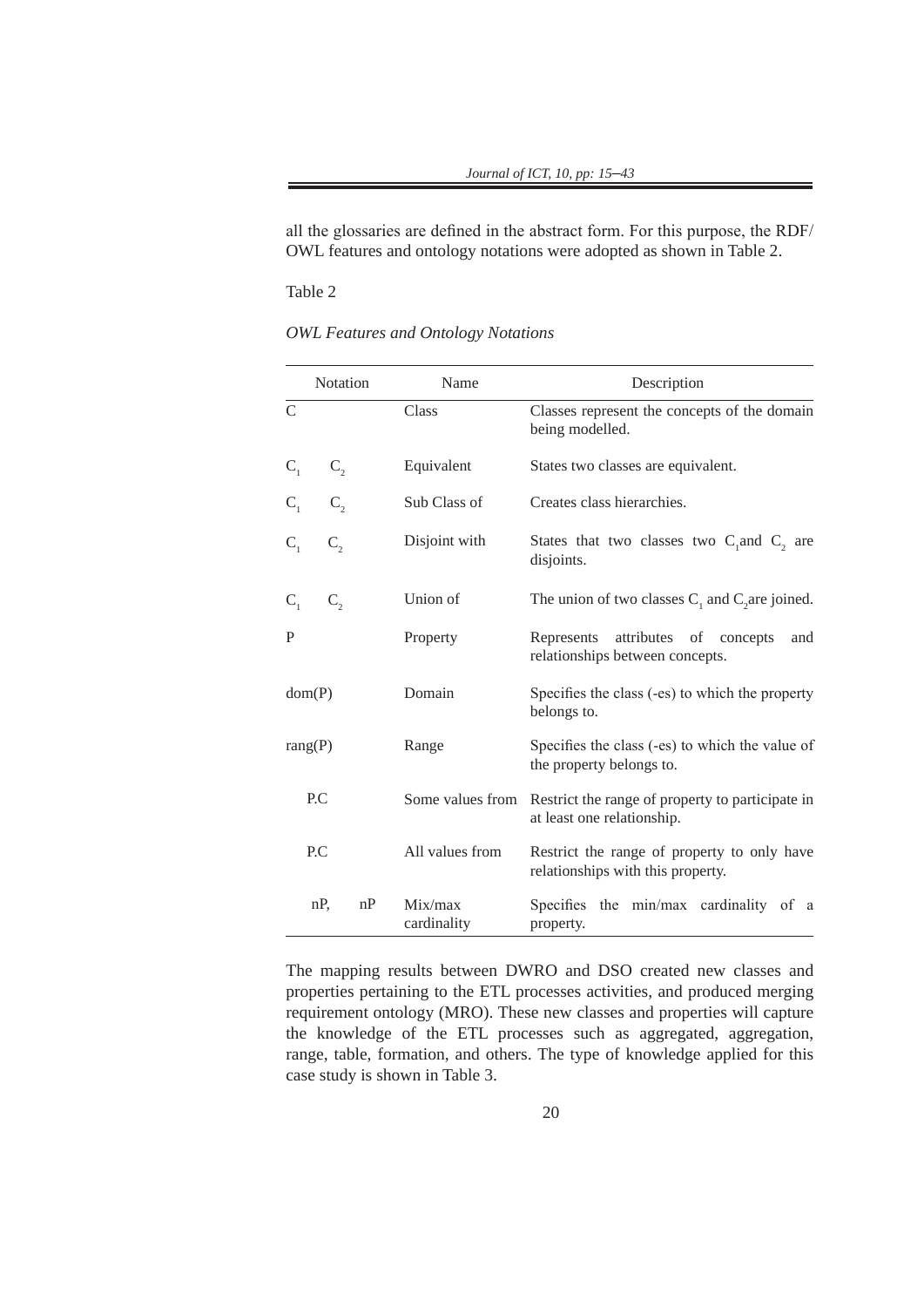# Table 3

# *Description of New Classes for ETL Processes*

| Type of<br>Knowledge | Classes: Examples                 | Description                                              |
|----------------------|-----------------------------------|----------------------------------------------------------|
| Concept              | Sale Volume and<br>Revenue        | Represents the concept of Sale Volume<br>and Revenue.    |
| Aggregated           | Count Total<br>Customers          | Total<br>Represents<br>the<br>οf<br>measure<br>Customer. |
| Range                | Only for Residential<br>Customers | Represents the business rule for the<br>measure.         |
| Aggregation          | COUNT, SUM,<br><b>AVERAGE</b>     | Represents the calculation operation for<br>the measure. |
| Table                | RETRIEVE,<br><b>LOADING</b>       | Represents the accessing and pushing of<br>the data.     |
| Formation            | <b>CONVERSION</b>                 | Represents the transformation of data<br>format.         |

These new classes need to be organized accordingly into the MRO. Again, this task is done through Protégé-OWL. This process is finished until the ontology structure is reconstructed and rechecked by using the Pellet reasoner. New RDF/ OWL document is produced to represent the entire specification of the ETL processes. Then, the RDF/OWL document is used to determine the appropriate ETL processes specification. However, few refinements on the MRO need to be carried out in order to ensure the ontology structure is fully satisfying the ETL processes operation. Through a reasoning process, the inferred MRO is semantically organized in presenting the knowledge of the ETL processes. By using the semantic Jena 2 framework as a web-programming language, the ETL processes specification is produced. Furthermore, the generated ETL processes specification can be used for implementing the DW system.

#### **THE CASE STUDY**

The case study discussed in this paper is focused on the Gas Malaysia utility company. This company promotes, constructs, and operates the Natural Gas Distribution System within Peninsular Malaysia. The company's mission in providing the cleanest, safest, cost effective, and reliable energy solutions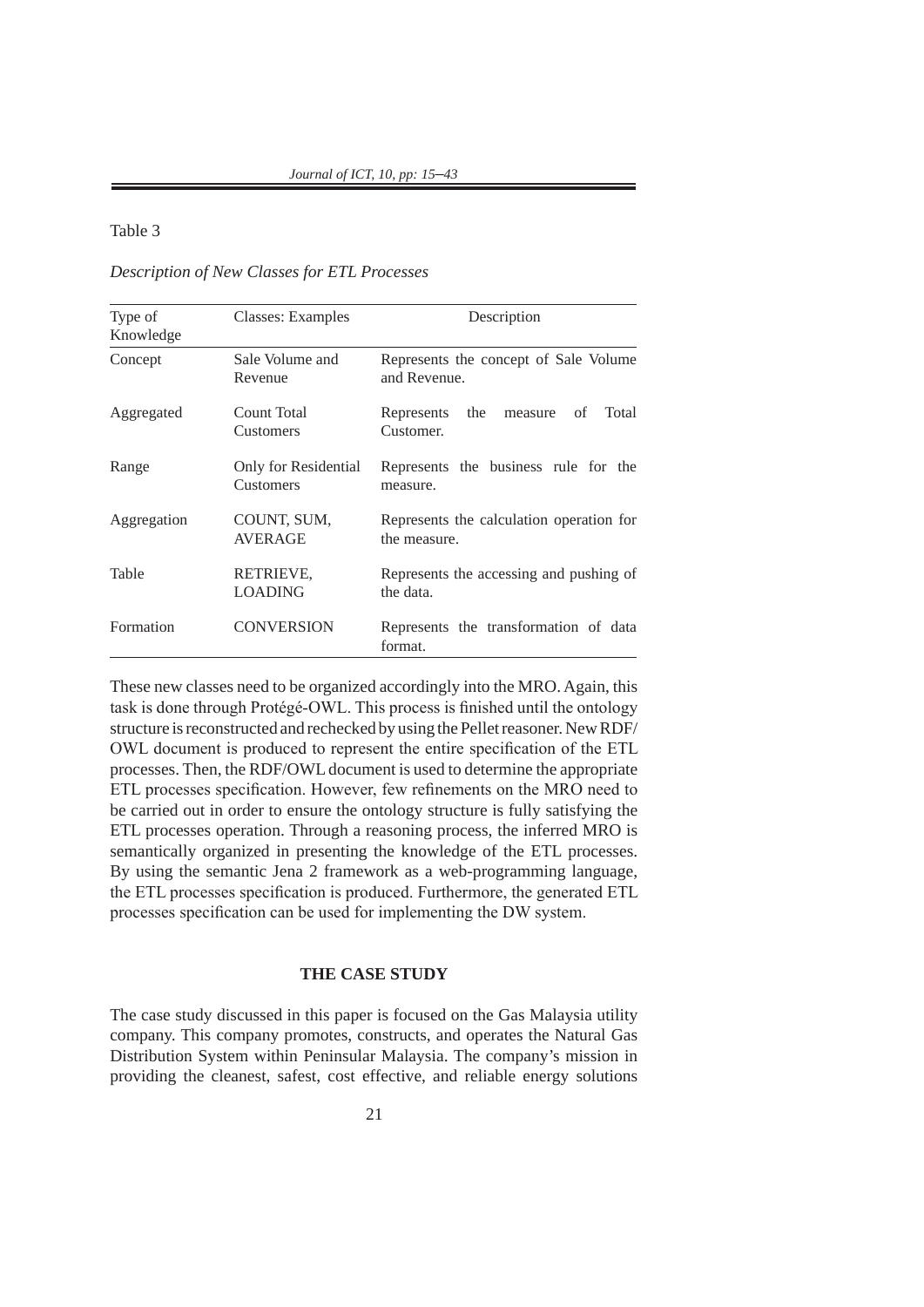were motivated them to provide innovative energy solutions to the nation. The requirements gathering was carried out with the company stakeholders and focused on the information needed. These requirements were focused on the billing area, which was comprised of billing transaction activities. The billing system was implemented in the Utility Billing Information System (UBIS). It was focused on the residential customers and supported by the external application systems namely the JDE System and the Call Center System (CCS). The main goals of Gas Malaysia are shown in Figure 2.



# **Organization Modelling**

The main goal of the company is *Innovative Value for Energy Solutions Provider*. This main goal is supported by four sub-goals that need to be fulfilled for achieving the main goal. To simplify the evaluation process, the case study is focused on the *Cost Effective Energy Solution* that is related to the billing area. The analyses task was commenced by modelling the DW requirements in the perspective of the Billing Department. The stakeholders involved in the billing area were identified and represented by using an actor model. An actor model explains the dependencies among the actors (i.e. billing department, customer, billing operator, call center department). The next step was to analyse the facts that aim to identify all the relevant facts for the billing area. The facts explain the information required within the goal structure in the  $\frac{1}{2}$ billing area. Thus, the analysis was carried out by identifying the facts for each  $\overline{\phantom{a}}$ goal from top to down of the goal hierarchy. The final diagram for organization modelling that defines two facts (i.e. *Sale Volume and Revenue* and *Customer and Billing Status*) is illustrated in Figure 3 and Figure 4 respectively.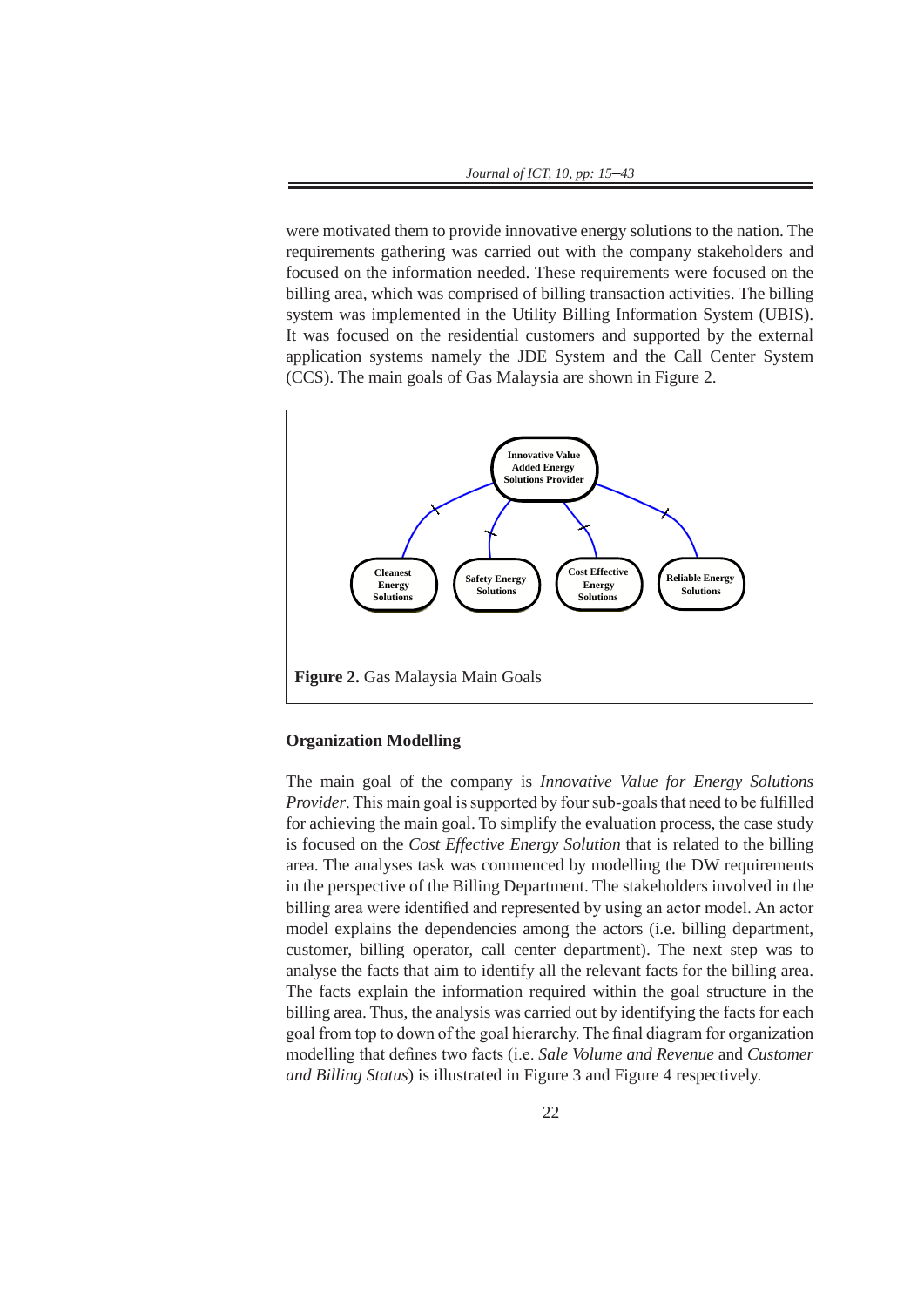

*Journal of ICT, 10, pp: 15*–*43*

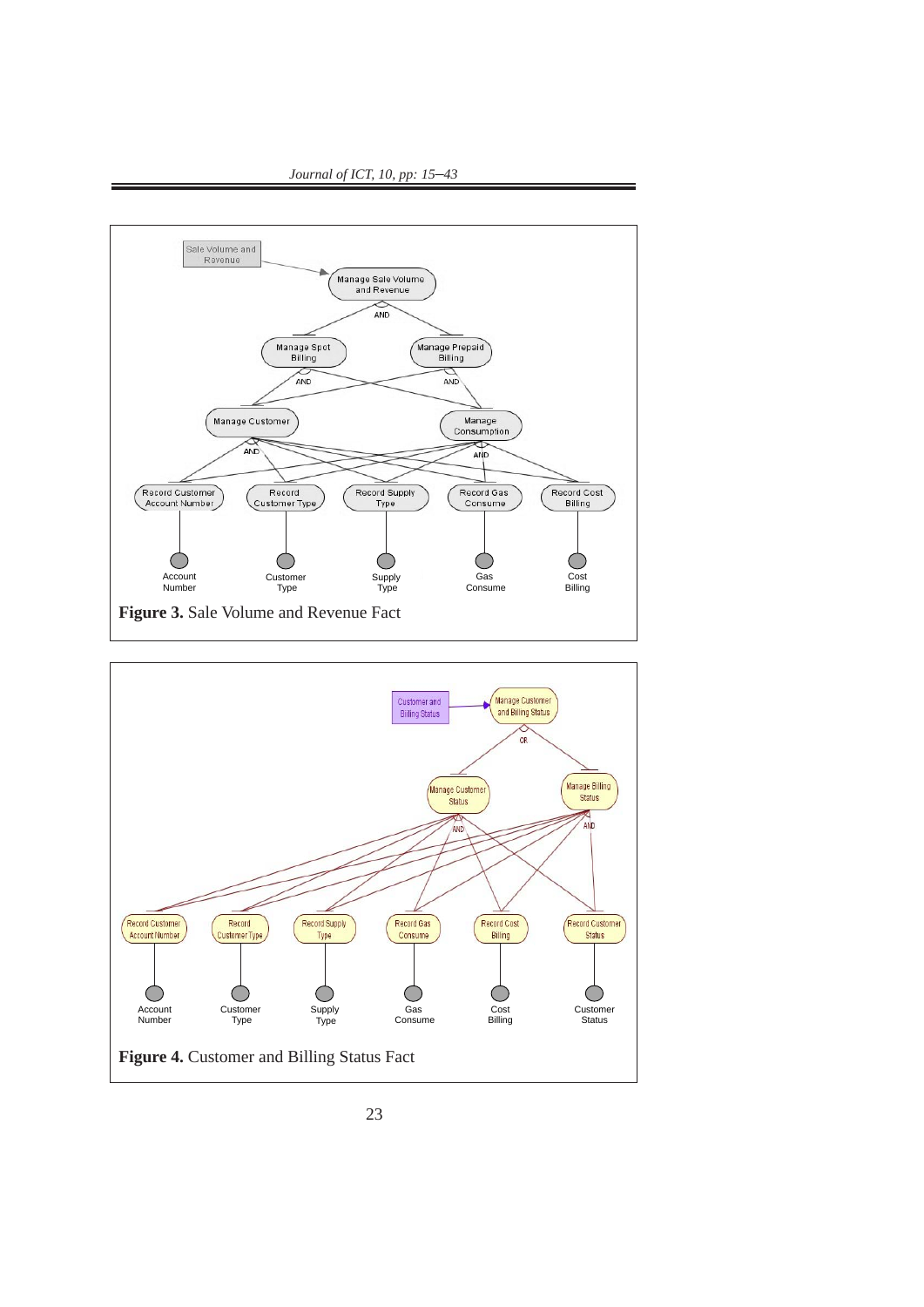#### **Decisional Modelling** measure and Modelling. All four analyses are connected to each other and aimed to identify the DW set of the DW set of DW set of the DW set of the DW set of the DW set of the DW set of the DW set of the DW set of the DW se **Decisional Modelling**

There are four phases in decisional modelling: goal analysis, fact analysis, dimension analysis, and measure analysis. All four analyses are connected to each other and aimed to identify the DW components. The analysis is focused on the decision-maker goals in order to define the requirements. The analysis narrows, attack with identifying the extens in the goal englyies, and entands process starts with identifying the actors in the goal analysis, and extends process starts with identifying the actors in the goal analysis, and extends<br>to the fact, dimension, and measure. In this case study, a Billing Manager to the ract, dimension, and measure. In this case study, a Billing Manager<br>(BM) was selected as an actor for the decision maker. In previous approaches, the requirement analysis process ended at this stage. The knowledge of facts, dimensions, attributes, and measures will be used in further designs of the is the DW and ETL processes. However, the extended analysis of data transformation thats related to defining facts, dimensions, and measures needs to be carried out to ensure the successful implementation of the DW system. The final diagram for decisional modelling that define the few measures is illustrated in Figure 5 and Figure 6 respectively.



#### **Developer Modelling**

In business rule analysis, the developer needs to identify the restrictions applicable to the ETL processes according to the user requirements. The ETL processes will populate the data sources according to the restrictions given. In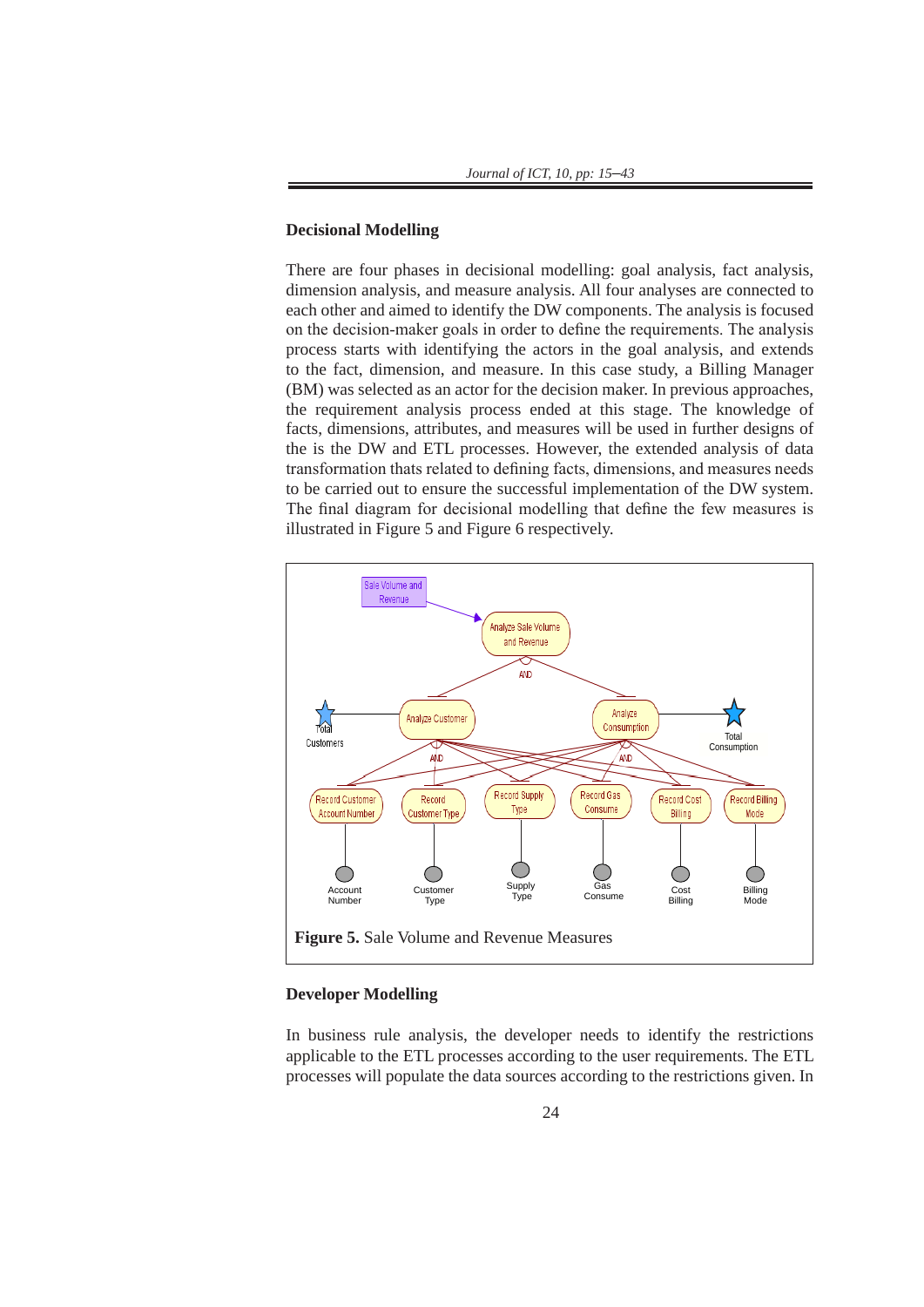this case study, the business rules were identified for facts of *Sale Volume and Revenue* and *Billing and Customer Status*. According to the analysis, list of business rules is presented in Table 3.





*List of Business Rules*

|         | Facts                                 | <b>Measures</b>                | <b>Business Rules</b>                                                                   |
|---------|---------------------------------------|--------------------------------|-----------------------------------------------------------------------------------------|
| Revenue | Sale Volume and                       | <b>Count Total Customers</b>   | Only for spot billing and prepaid<br>billing mode.                                      |
|         | Billing and<br><b>Customer Status</b> | <b>Count Total Consumption</b> | Only for spot billing and prepaid<br>billing mode.                                      |
|         |                                       | <b>Total Customers</b>         | • Only for residential customer<br>• Only for spot billing and prepaid<br>billing mode. |
|         |                                       | <b>Total Billing</b>           | Only for spot billing.                                                                  |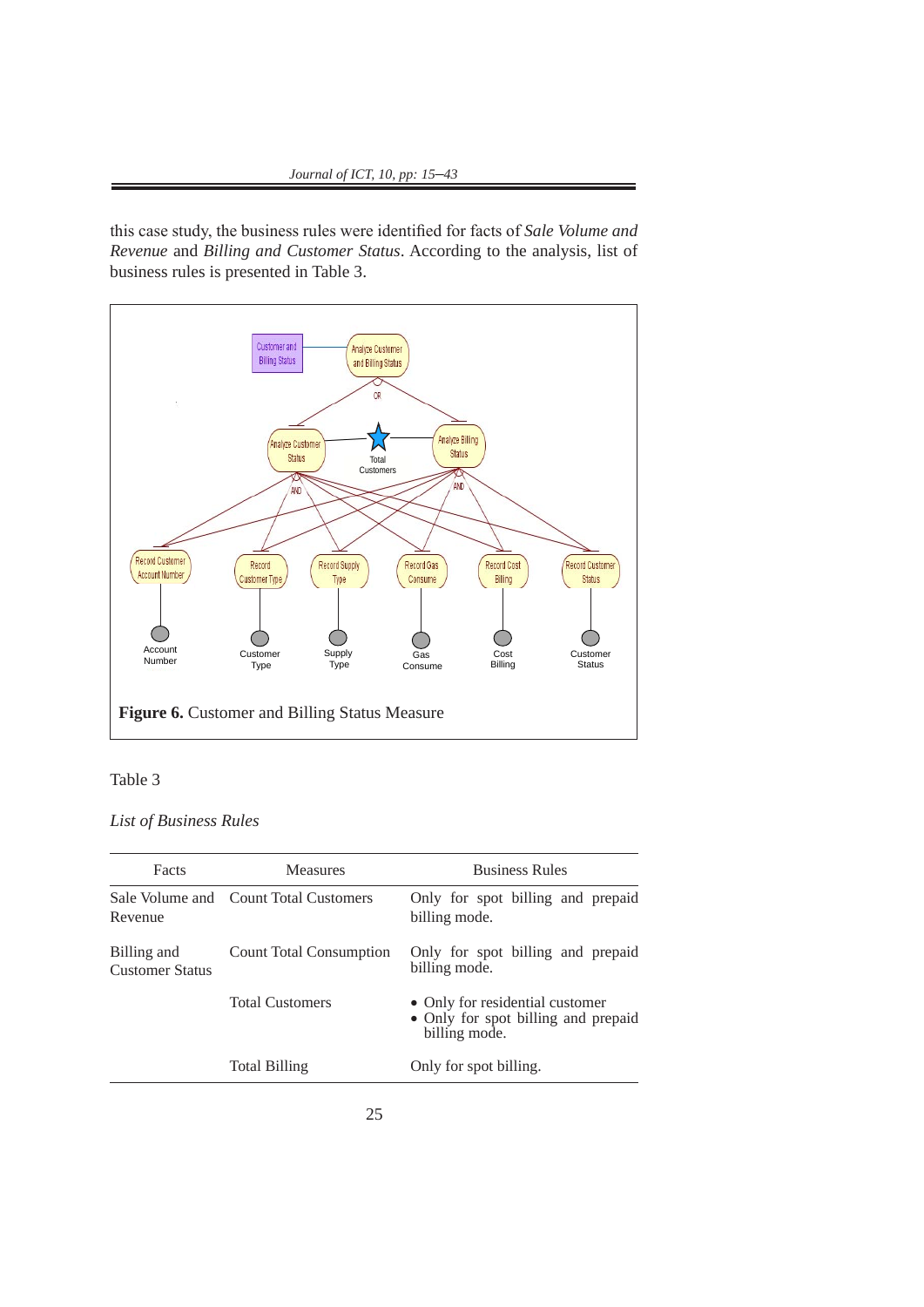Based on the business rules given, the transformation analysis can be carried  $\alpha$  and  $\beta$  consented in  $\beta$  are presented in  $\alpha$  the estimate has the presented in Figure 7. The presented in Figure 7. The presented in Fi out for conceptualizing the actions to be taken for transforming data sources for the DW. The transformation analysis emphasized on the achievement of the ETL processes model for user requirements and required business rules to absorb the complexity of the data sources. Based on the extended goal diagram of the BM, the actions for *Total Customers* and *Total Consumption* for *Sale Volume and Revenue* goal are presented in Figure7. The actions for *Count Total Customer Billing* and *Count Total Customer Status* for Customer and Billing Status are presented in Figure 8.



The integration of UBIS and JDE data sources are based on the DSO, which clarifies the semantic of user requirements toward the data sources by defining the concepts, classes, properties, and relationships. The ontology mapping between DWRO and DSO is definedaccording to the mapping method used in RAMEPs. The example of mapping structure for *Sale Volume and Revenue* is shown in Table 4.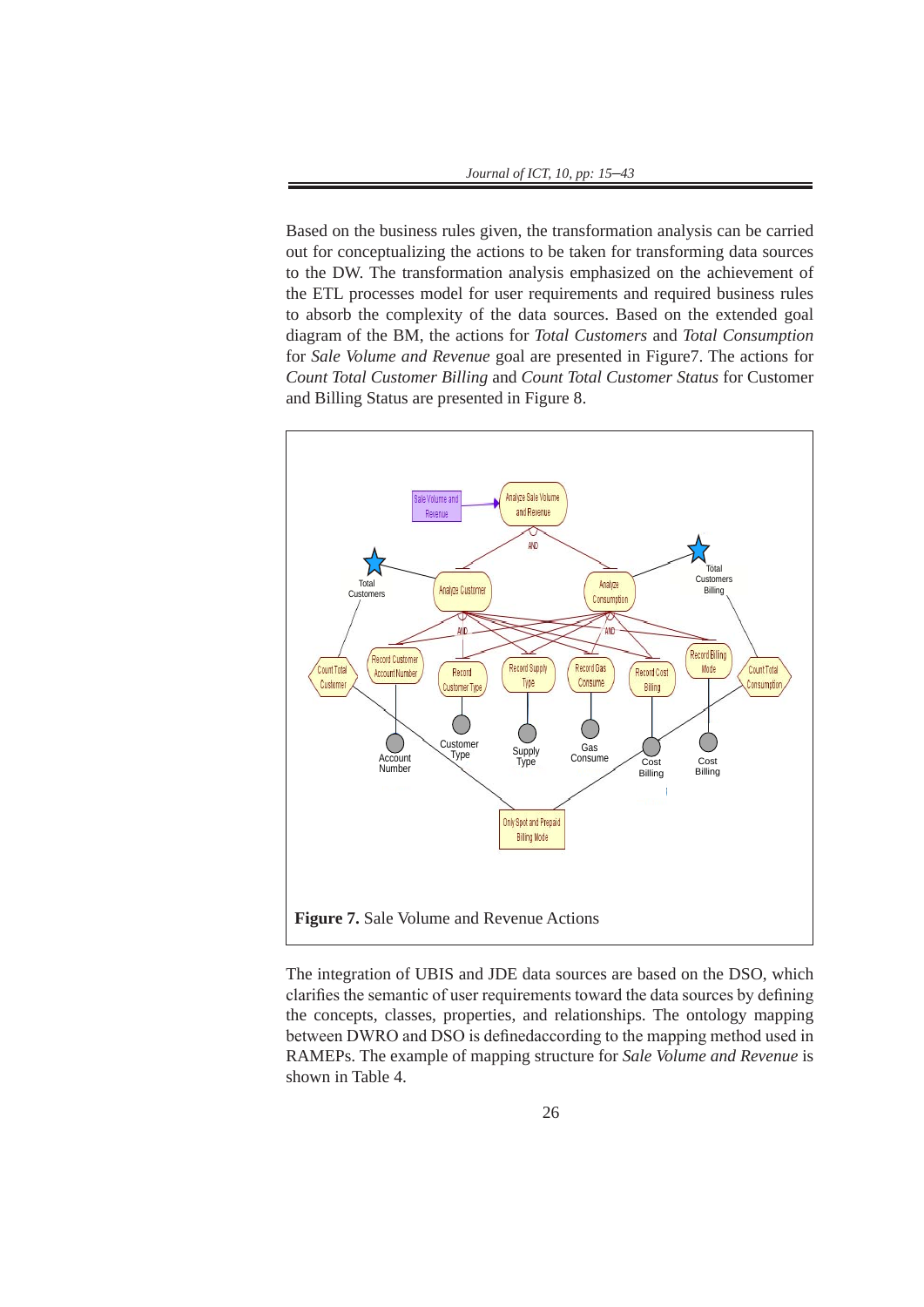



# Table 4

# *DWRO and DSO Mapping for Sale Volume and Revenue*

| <b>DWRO</b>                                                                                                  | <b>DSO</b>                                                                                                                                                                                                      | The Mapping                                                                                                                                                                                                                                                           |
|--------------------------------------------------------------------------------------------------------------|-----------------------------------------------------------------------------------------------------------------------------------------------------------------------------------------------------------------|-----------------------------------------------------------------------------------------------------------------------------------------------------------------------------------------------------------------------------------------------------------------------|
| Fact<br>(Sale Volume and Revenue)                                                                            | UBIS, JDE                                                                                                                                                                                                       | Concept: Sale Volume,<br>Sale Revenue                                                                                                                                                                                                                                 |
| Dimension<br>(account number, customer)<br>type, supply type, gas<br>consume, cost billing,<br>billing mode) | Concept: Mode Billing<br>(tbillmode, -)<br>Concept: Customer<br>Type (tbConsType,<br>CommType)<br>Concept: Customer<br>Profile (tbConsumer,<br>Customer)<br>Concept: Supply<br>Type (tbSuppType,<br>SupplyType) | Billing Mode $\leftrightarrow$ Concept:<br>Mode Billing<br>Customer Type $\leftrightarrow$<br>Concept: Customer Type<br>Customer, Account<br>number $* \leftrightarrow$ Concept:<br><b>Customer Profile</b><br>Supply Type $\rightarrow$ Concept:<br>Supply Type<br>. |
|                                                                                                              | $\cdots$                                                                                                                                                                                                        |                                                                                                                                                                                                                                                                       |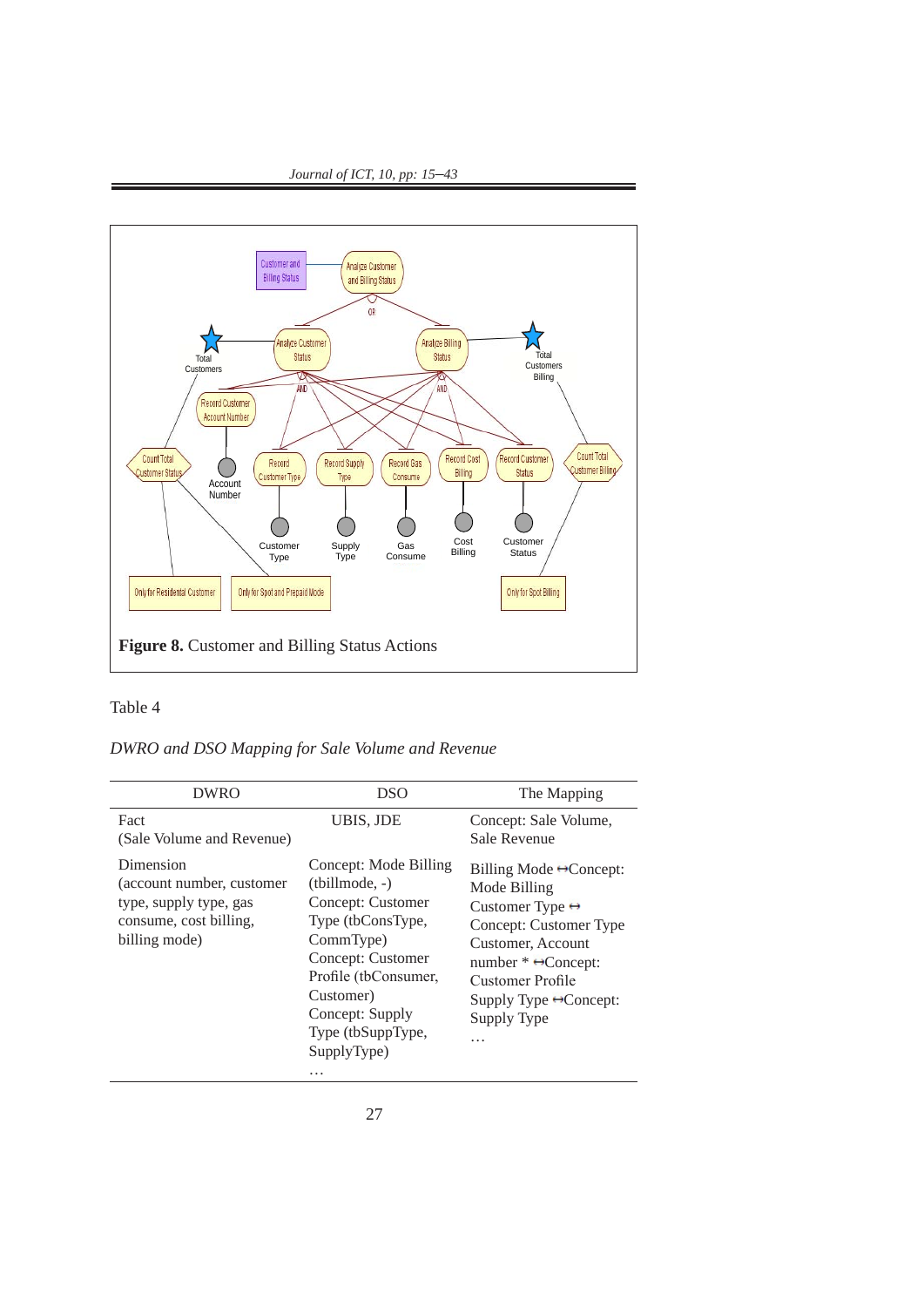# **Ontology Modelling**

The design of the ETL processes is conceptualized by the DW components that are produced from the goal-oriented requirement analysis process. The DW components used to construct the DWRO are based on the ontology model (Ta'a et al., 2010):

| <b>DWRO</b> | $=$ (F,D,M,Br,Ac)                                                                                |
|-------------|--------------------------------------------------------------------------------------------------|
| Where: F    | $=$ Facts                                                                                        |
| D           | = Set of dimensions $(D_1, D_2, D_3, \ldots, D_n)$                                               |
| M           | = Set of measures $(M_1, M_2, M_3, \ldots, M_n)$                                                 |
| Br          | = Set of business Rules (Br <sub>1</sub> , Br <sub>2</sub> , Br <sub>3</sub> , Br <sub>n</sub> ) |
| Ac          | = Set of actions $(Ac_1, Ac_2, Ac_3, Ac_n)$                                                      |

Based on DWRO, the four classes of measures have been identified as *Total Customer, Total Consumption, Total Customer Status*, and *Total Customer Billing*. Each of the classes contains properties such as *account number, customer type, supply type, gas consume, cost billing, billing mode, and customer status*. The relationship between the classes and the properties are defined as *has Measure Total Customer, has Measure Sum Consumption, has Action Count Customer, has Action Sum Consumption*, and so on. Additionally, the axioms are defined based on business rules (e.g. *Only Spot and Prepaid Billing*) and actions (e.g. aggregation – SUM for usage of gas in volume).

The ontology model for data sources UBIS and JDE is constructed based on the ontology model (Shen, Huang, Zhu & Zhao, 2006):

| <b>DSO</b> | $= (C, R, A, I)$                                            |
|------------|-------------------------------------------------------------|
| Where: C   | $=$ Finite set of concepts in the domain                    |
| R          | $=$ Set of relations between concepts.                      |
| A          | $=$ Set of axioms imply in property of concepts.            |
| T          | $=$ Instance of the concept that presents the values of the |
|            | ontology tuple.                                             |

Both databases handle the billing transaction for gas consumption of the residential and the industrial respectively. These data sources are implemented in the different systems that is dissimilar in their data structure and semantics. This scenario creates the heterogeneity problems during the integration and transformation of the data sources. Therefore, the integration of both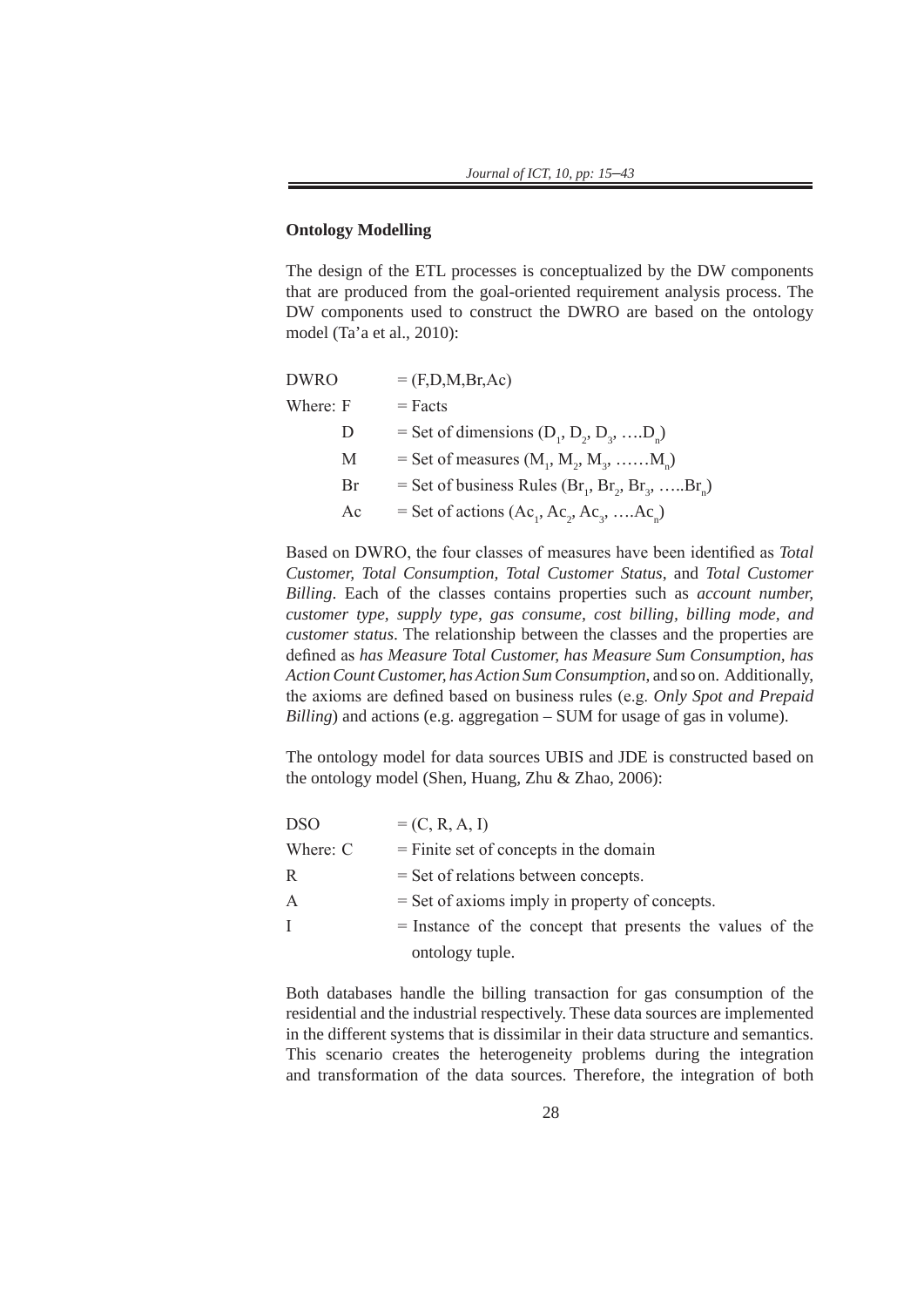data sources is resolves the semantic heterogeneity problems by defining the ontology concepts and classes between the data sources and the DW requirements.

The mapping and matching process as involve the identification of similarity and dissimilarity of concepts and associate attributes of the DWRO and the DSO. These elements are defined in the ontology as follows:

- Concept = Classes (i.e. Sale Volume and Revenue, Customer and Billing Status)
- $Relationship = Properties (e.g. has Measure Total Customer, has$ Dimension Customer Type, has Action Count Customer)
- Specific element in DW setting  $=$  new Classes (e.g. SUM, COUNT)
- The restriction  $=$  Axioms (e.g. "Only for Spot and Prepaid Billing")

Based on the mapping definition as described in Ta'a, Abdullah and Norwawi (2010), the ontology mapping between the DWRO and the DSO for *Sale Volume and Revenue* is shown in Table 5. This ontology mapping should maintain the semantics of user requirements as defined in the DWRO.

# Table 5

| <b>DWRO</b>                                                                                    | <b>DSO</b>                                                                                                                                                                                                                                                | The Mapping                                                                                                                                                                                                                                                                                                                |
|------------------------------------------------------------------------------------------------|-----------------------------------------------------------------------------------------------------------------------------------------------------------------------------------------------------------------------------------------------------------|----------------------------------------------------------------------------------------------------------------------------------------------------------------------------------------------------------------------------------------------------------------------------------------------------------------------------|
| Fact<br>(Sale Volume and Revenue)<br>Dimension                                                 | UBIS, JDE<br>Concept: Mode                                                                                                                                                                                                                                | Concept: Sale Volume, Sale<br>Revenue                                                                                                                                                                                                                                                                                      |
| (account number, customer<br>type, supply type, gas<br>consume, cost billing,<br>billing mode) | Billing (tbillmode, -)<br>Concept: Customer<br>Type (tbConsType,<br>CommType)<br>Concept: Customer<br>Profile (tbConsumer,<br>Customer)<br>Concept: Supply<br>Type (tbSuppType,<br>SupplyType)<br>Concept: Billing<br>Transaction<br>(tbOpItems, Billing) | <b>Billing Mode</b><br>Concept:<br>Mode Billing<br>Customer Type<br>Concept:<br>Customer Type<br>Customer, Account number<br>$\ast$<br>Concept: Customer<br>Profile<br>Supply Type<br>Concept:<br>Supply Type<br>Cost Billing<br>Concept:<br><b>Billing Transaction</b><br>*- Two dimensions were<br>mapped to one concept |

#### *DWRO and DSO Mapping for Sale Volume and Revenue*

(continued)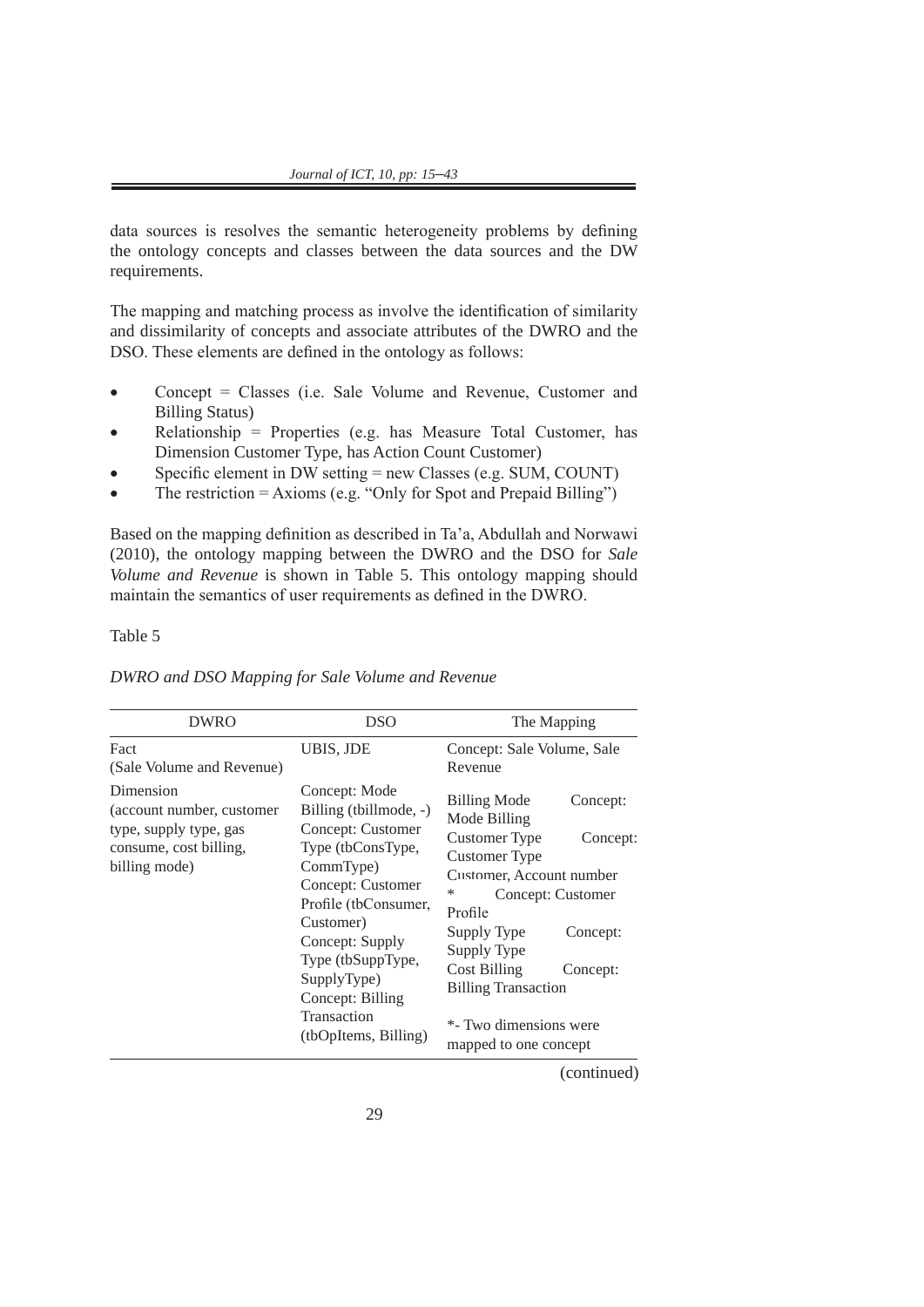| <b>DWRO</b>                                                                                                                                     | <b>DSO</b>                                                                                                                                            | The Mapping                                                                                                                                                                                                                                                                       |
|-------------------------------------------------------------------------------------------------------------------------------------------------|-------------------------------------------------------------------------------------------------------------------------------------------------------|-----------------------------------------------------------------------------------------------------------------------------------------------------------------------------------------------------------------------------------------------------------------------------------|
| Measure<br>(Total Customer, Total<br>Consumption)                                                                                               | - Concept:<br><b>Customer Profile</b><br>(tbConsumer,<br>Customer)                                                                                    | [Total Customer]<br>[Customer Profile (COUNT<br>All Records)]                                                                                                                                                                                                                     |
|                                                                                                                                                 | - Concept: Billing<br>Transaction<br>(tbOpItems,<br>Billing)                                                                                          | [Sum Consumption]<br>[Billing Transaction (SUM<br>(tbOpItems.Cons, Billing.<br>$Cons$ )]                                                                                                                                                                                          |
| <b>Business Rule</b><br>(Categorized by Gas<br>Supply and Customer<br>Type, Only for Spot and<br>Prepaid Billing Mode)                          | Concept: Supply<br>Type (tbSuppType,<br>SupplyType)<br>Concept: Customer<br>Type (tbConsType,<br>CommType)<br>Concept: Mode<br>Billing (tbillmode, -) | [Categorized<br>Gas<br>by<br>Supply]<br>[Concept:<br>Supply Type (tbSuppType,<br>SupplyType)]<br>[Categorized<br>by<br>Customer<br>Type]<br>[Concept: Customer Type<br>(tbConsType, CommType)]<br>[Only for Spot and Prepaid<br>[Billing Concept:<br>Mode Billing (tbillmode, -)] |
| Action<br>(MERGE UBIS and JDE,<br>FILTER for Spot and<br>Prepaid Billing, COUNT<br><b>Total Customer, SUM</b><br><b>Total Gas Consumption</b> ) | Concept: Supply<br>Type (tbSuppType,<br>SupplyType)<br>Concept: Customer<br>Type (tbConsType,<br>CommType)<br>Concept: Mode<br>Billing (tbillmode, -) | - [MERGE for UBIS and<br>JDE] $\leftrightarrow$ [Customer<br>Type (tbConsType,<br>CommType), Customer<br>Profile (tbConsumer,<br>Customer), Supply<br>Type (tbSuppType,<br>SupplyType), Billing<br>Transaction (tbOpItems,<br>Billing)                                            |
|                                                                                                                                                 |                                                                                                                                                       | - [FILTER Spot and<br>Prepaid Billing Only]<br>$\leftrightarrow$ [Billing Mode<br>(tbillmode = "PP" and<br>"SB")]                                                                                                                                                                 |
|                                                                                                                                                 |                                                                                                                                                       | - [COUNT Total<br>Customer $\leftrightarrow$ [Recno]<br>(Customer)]                                                                                                                                                                                                               |
|                                                                                                                                                 |                                                                                                                                                       | - [SUM Total Gas<br>Consumption $\leftrightarrow$ SUM<br>(Billing Transaction.<br>Cons)]                                                                                                                                                                                          |

*Journal of ICT, 10, pp: 15*–*43*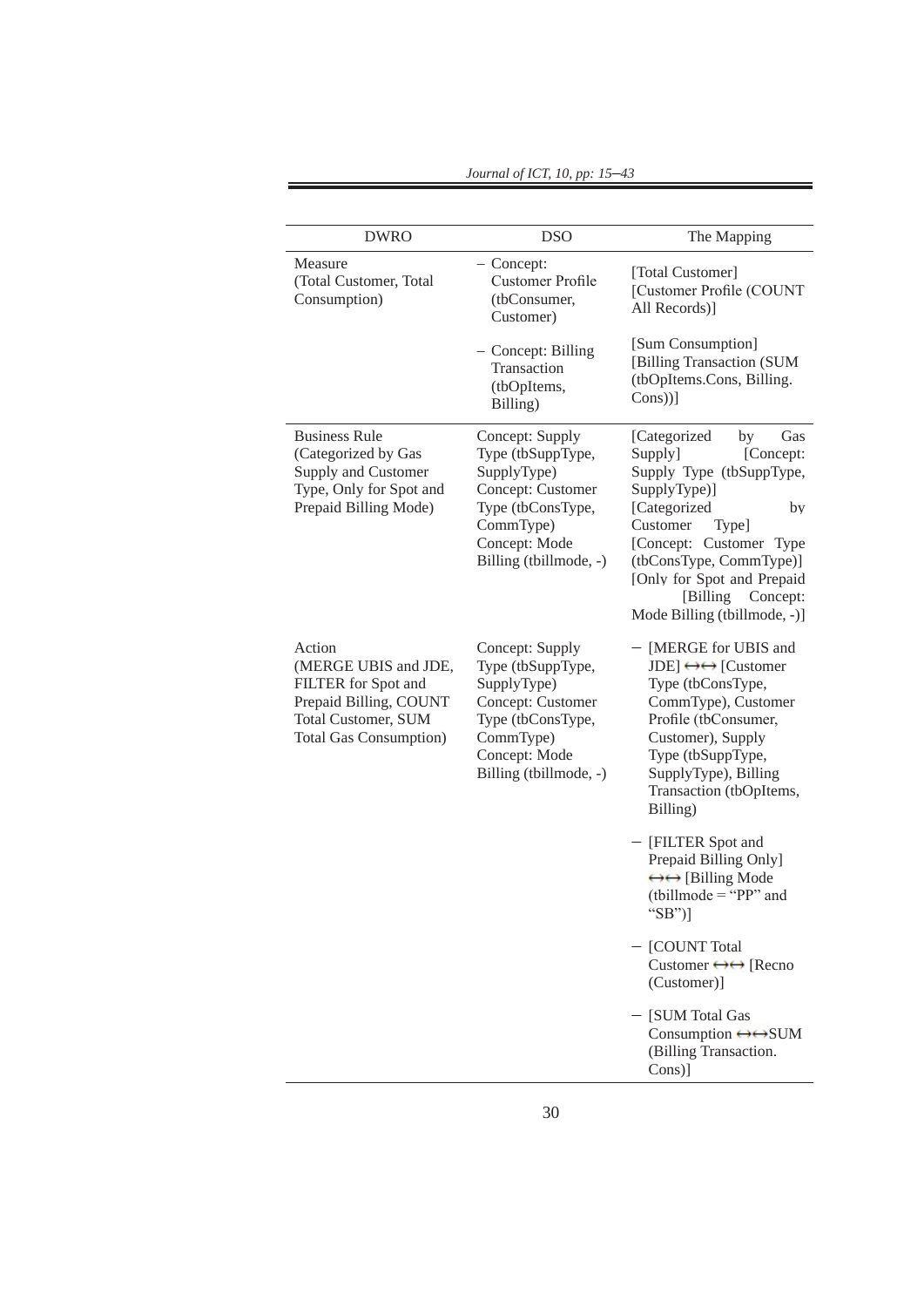Table 5 presents the mapping specifications of the DWRO and the DSO that are derived from the analysis process of user requirements and supported by the related data sources. To complete the entire cycle of the ETL processes activities, the actions for *extract* and *loading* are added in the actions plan. Based on the mapping results, new classes and properties pertaining to the merging ontology (MRO) were produced. These new classes and properties are shown in Table 6.

# Table 6

*New Classes and Properties*

| Classes                                     | Type of Classes        |
|---------------------------------------------|------------------------|
| <b>Total Customer</b>                       | Aggregated class type  |
| <b>Total Consumption</b>                    | Aggregated class type  |
| Categorized by Gas Supply and Customer Type | Ranged class type      |
| <b>RETRIEVE</b>                             | Table class type       |
| <b>MERGE</b>                                | Merging class type     |
| <b>FILTER</b>                               | Range class type       |
| <b>COUNT</b>                                | Aggregation class type |
| <b>LOADING</b>                              | Table class type       |

These new classes and properties are reorganized properly into the MRO after the merging process is successful through Protégé-OWL. Moreover, the ontology merging is done through the ontology setting as defined in Table 7.

# Table 7

*Ontology Merging Setting for Sale Volume and Revenue*

| Mapping List    | <b>Ontology Setting</b>                                                                                                                                                                                                 |
|-----------------|-------------------------------------------------------------------------------------------------------------------------------------------------------------------------------------------------------------------------|
| Merge UBIS, JDE | Classes<br>Billing Mode: tbillmode<br>Customer Type : tbConsType<br>CommType<br>Customer Profile : tbConsumer<br>Customer<br>Supply Type : tbSuppType<br>SupplyType<br>Billing Transaction: tbOpItems<br><b>Billing</b> |
|                 |                                                                                                                                                                                                                         |

(continued)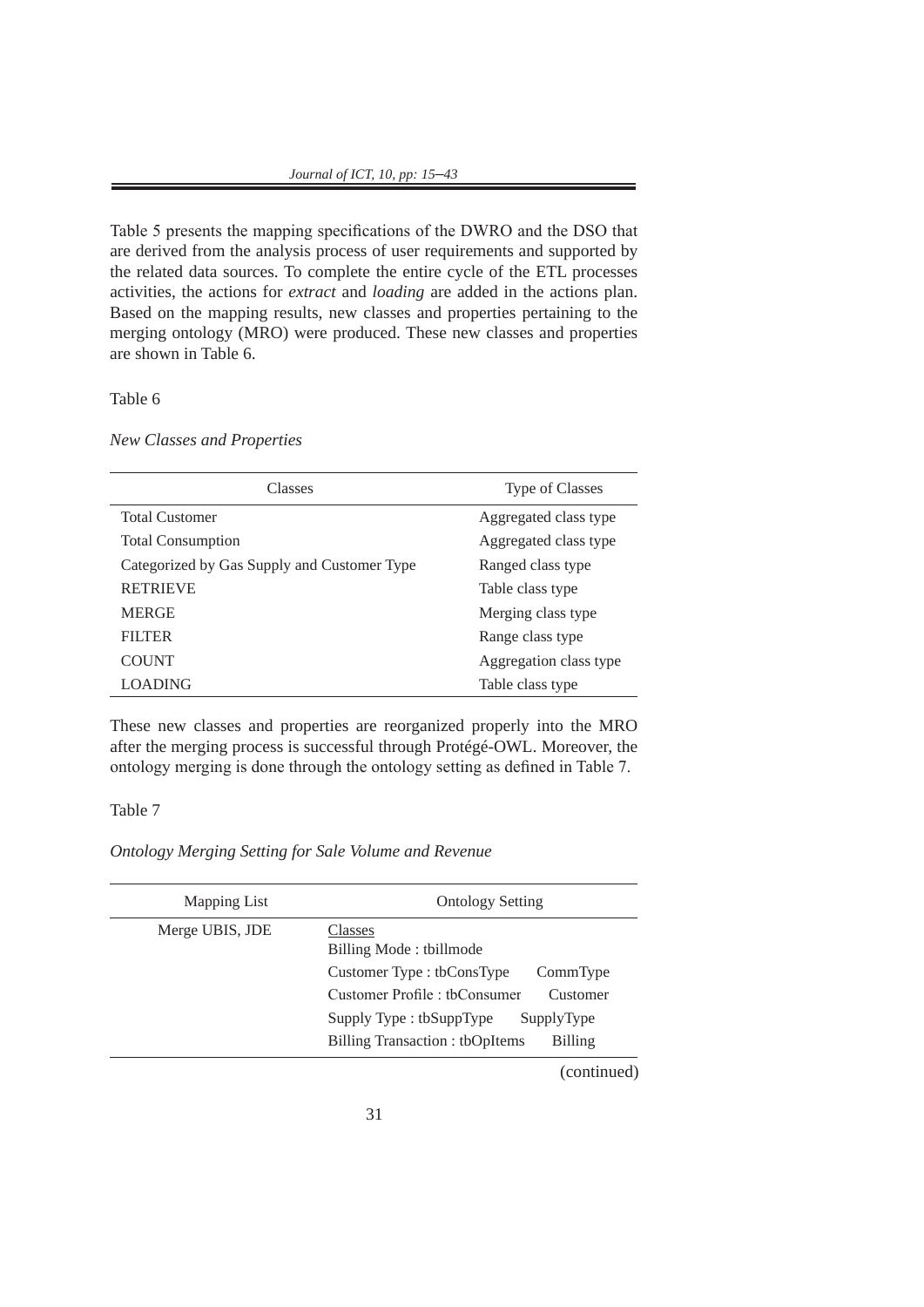| Mapping List                                            | <b>Ontology Setting</b>                                                                                                                                                                               |  |  |
|---------------------------------------------------------|-------------------------------------------------------------------------------------------------------------------------------------------------------------------------------------------------------|--|--|
|                                                         | MergeSources: hasMergeCustomersome<br>CustomerProfile, hasMergeSupplysome<br>SupplyType                                                                                                               |  |  |
|                                                         | <b>Properties</b><br>hasMergeCustomer(Domain:CustomerProfile,<br>Range:tbConsumer, Customer)<br>hasMergeSupply(Domain:SupplyType,<br>Range:tbSuppType, SupplyType)<br>.                               |  |  |
| FILTER Customer for "Only"<br>for residential customer" | hasMeasureTotalCustomer<br>Total<br>Customer<br>hasMeasureTotalCustomersomeTotal Customer<br>hasMeasureTotalConsumption<br>Total<br>Consumption<br>hasMeasureTotalConsumptionsomeTotal<br>Consumption |  |  |
| AGGREGATE (COUNT) for<br><b>Total Customer</b>          | hasMeasureTotalCustomer<br>Total<br>Customer<br>hasMeasureTotalCustomeronly Total Customer                                                                                                            |  |  |
| AGGREGATE (COUNT) for<br><b>Total Consumption</b>       | hasMeasureTotalConsumption<br>Total<br>Consumption<br>hasMeasureTotalConsumptiononlyTotal_<br>Consumption                                                                                             |  |  |

This process is finished when the ontology structure is reconstructed and rechecked by using the Pallet reasoner. The new appearance of the MRO with the new classes and properties that represent the ETL processes specification is shown in Figure 9.

# **Constructing the ETL Processes Specifications**

Using the MRO as knowledge representation of the DW requirements and the ETL operations of thebilling area, the generation of the ETL processes specification is done automatically. This task can be realized by manipulating the semantic annotation of the user requirements and the data sources in the MRO. The manipulation process proposes a set of ETL processes specifications that transform the data sources to the DW schemas as determined in the goaloriented analysis approach. The generic data transformations used in this case study are EXTRACT, MERGE, FILTER, CONVERT, AGGREGATE, and LOAD. As presented in the MRO, the knowledge about the information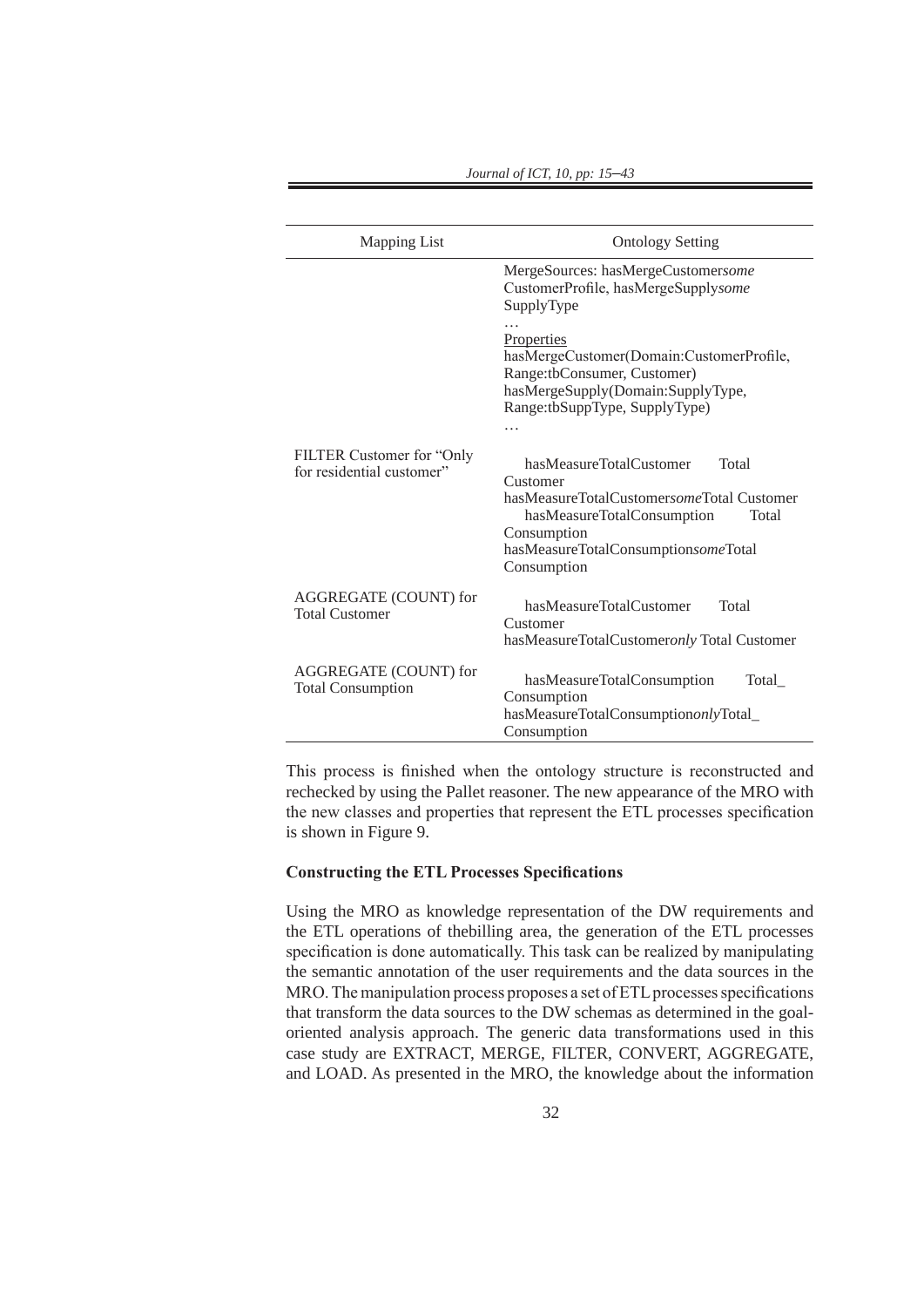as required and their related data sources have been defined according to the RDF/OWL- based language. Thus, the MRO is processed to determine and propose a set of ETL processes specifications. Ontology reasoning is applied on classes and their related properties to derive the ETL processes specifications according to the generic data transformation tasks.

The MRO structure that is represented by the RDF/OWL language (as shown in Figure 10) is manipulated through the Jena 2 framework. To generate the ETL processes specifications, a prototype application for reading, and manipulating the MRO was developed by using Java running on the Eclipse platform. The derivative of the ETL processes specification is based on an algorithm (as shown in Figure 11) that is adapted from Skoutas and Simitsis (2007). The result of this application is the ETL processes specifications as shown in Figure 12.

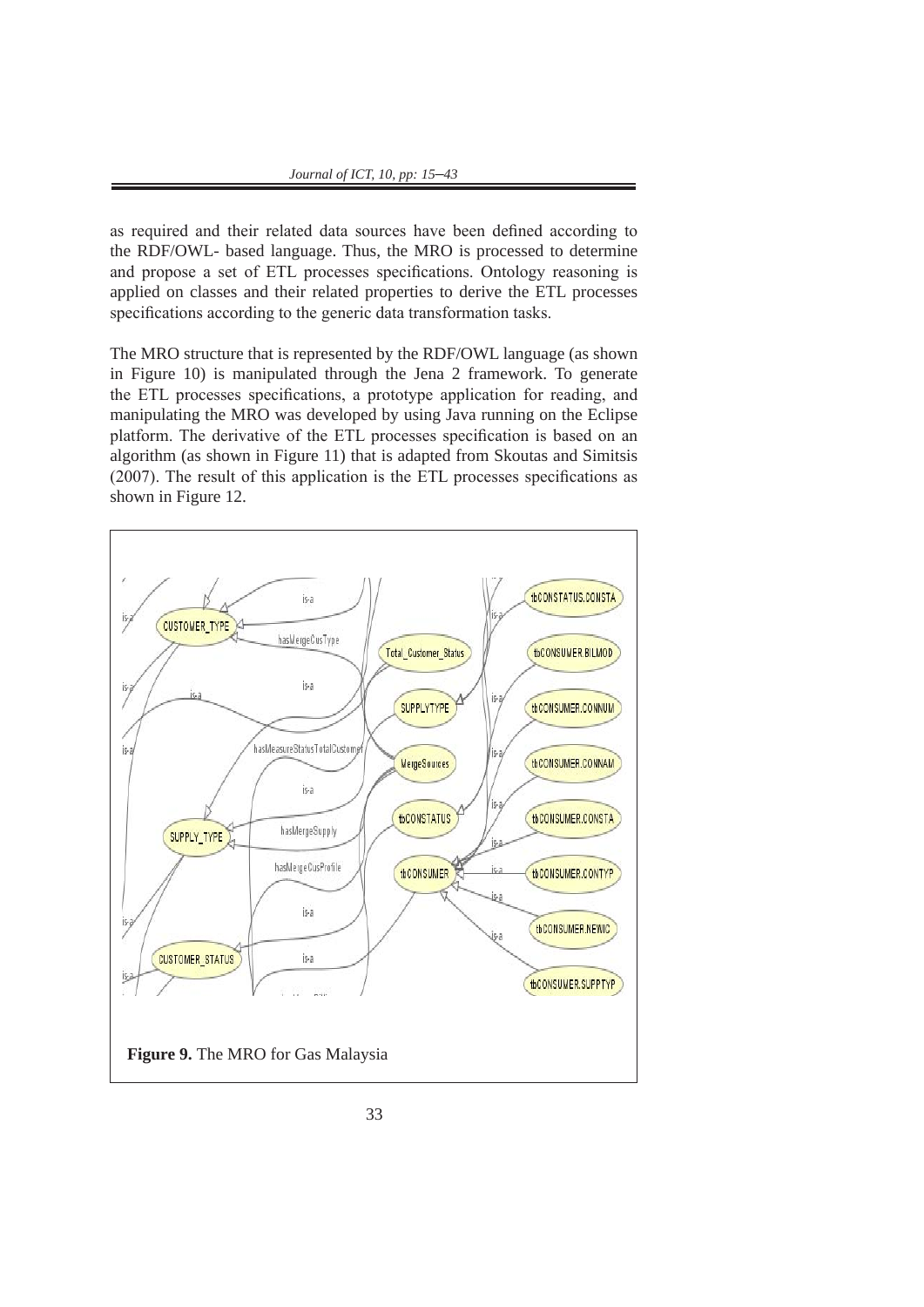```
<!--http://www.semanticweb.org/ontologies/2010/7/gasmalaysia_MRO.
owl#hasSpot -->
<owl:ObjectPropertyrdf:about="#hasSpot">
<rdfs:rangerdf:resource="&gasmalaysia_datasources;BILLING_MODE"/>
<rdfs:domain rdf:resource="&gasmalaysia_requirements;Customer_and_
Billing_Status"/>
</owl:ObjectProperty>
<!--http://www.semanticweb.org/ontologies/2010/7/gasmalaysia_MRO.
owl#hasSpotPrepaid -->
<owl:ObjectPropertyrdf:about="#hasSpotPrepaid">
<rdfs:rangerdf:resource="&gasmalaysia_datasources;BILLING_MODE"/>
\leqrdfs:domainrdf:resource="&gasmalaysia_requirements;Customer_and
Billing_Status"/>
<rdfs:domainrdf:resource="&gasmalaysia_requirements;Sale_Volume_and_
Revenue"/>
</owl:ObjectProperty>
<!--http://www.semanticweb.org/ontologies/2010/6/gasmalaysia_datasources.
owl#BILLING -->
```
**Figure 10.** The Snippet of MRO



**Figure 11.** The Algorithm for Deriving the ETL Processes Specification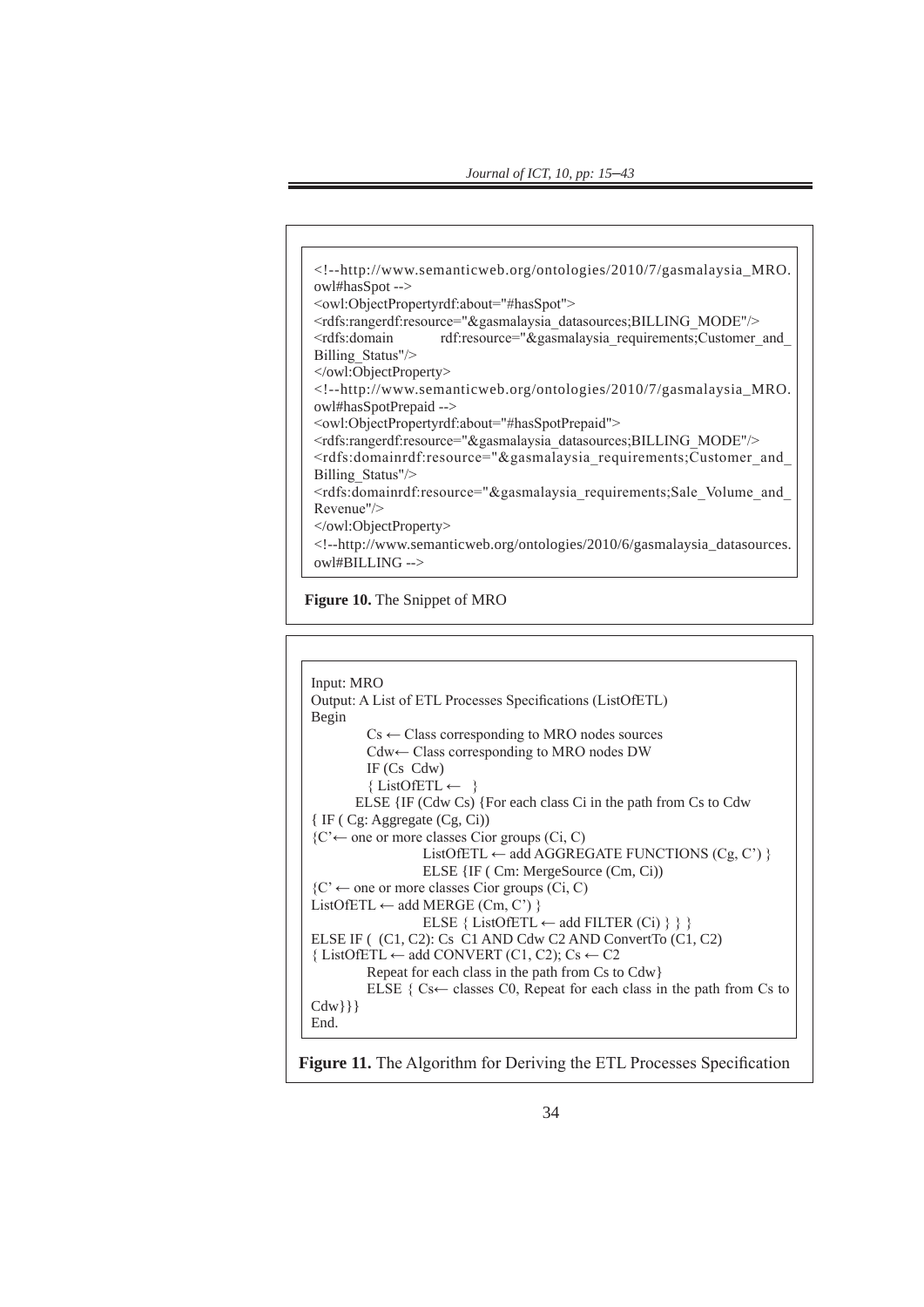



# **VALIDATION AND EVALUATION VALIDATION AND EVALUATION**

Since the RAMEPs is based on the goal-oriented and ontology approach, the validation process is emphasized on the correctness of both approaches. Consequently, the correctness of the RAMEPs is not enough until it can be evaluated in the real design of the ETL processes. To validate the correctness evaluated in the real design of the ETE processes. To vanitate the correctness<br>and ensuring the satisfaction of the RAMEPs, appropriate goal-oriented and ontology compliant tools are required for capturing and analysing the DW requirements. The compliant goal-oriented tools must be able to accommodate the elements of organizational, decisional, and developer into the modelling functionalities. Moreover, the compliant ontology tools must be able to capture and present the DW requirements and data sources in an ontology model. The evaluation was conducted for ensuring the usefulness of the RAMEPs for designing the ETL processes and was implemented in the real DW project case studies. System properties in the RAMEPS are the RAMEPS are the RAMEPS are the DW components (i.e. facts, dimensions, dimensions, dimensions, dimensions, dimensions, dimensions, dimensions, dimensions, dimensions, dim and capturing the satisfaction of the RAMErs, appropriate goal-oriented and

Generally, model checkers are used to verify the correctness of the software systems at the design stage. The correctness of a software system is verified according to the system's properties that must be a model-checked. System properties in the RAMEPs are the DW components (i.e. facts, dimensions, measures, business rules, measures) as defined from the goal-oriented analysis. The method proposed by Ogawa, Kumeno and Honiden (2008) was adopted to validate the DW components by using compliant tools (DW-Tool and Protégé-OWL). This method was chosen because it uses-goal oriented requirement analysis for formal presentation of the software properties. Moreover, the validation of properties is focused on the sufficiency of design against requirements, which is similar to our objectives. However, our beherary, moder encerets are used to verify the correctness of the software against requirements, which is similar to our objectives. However, our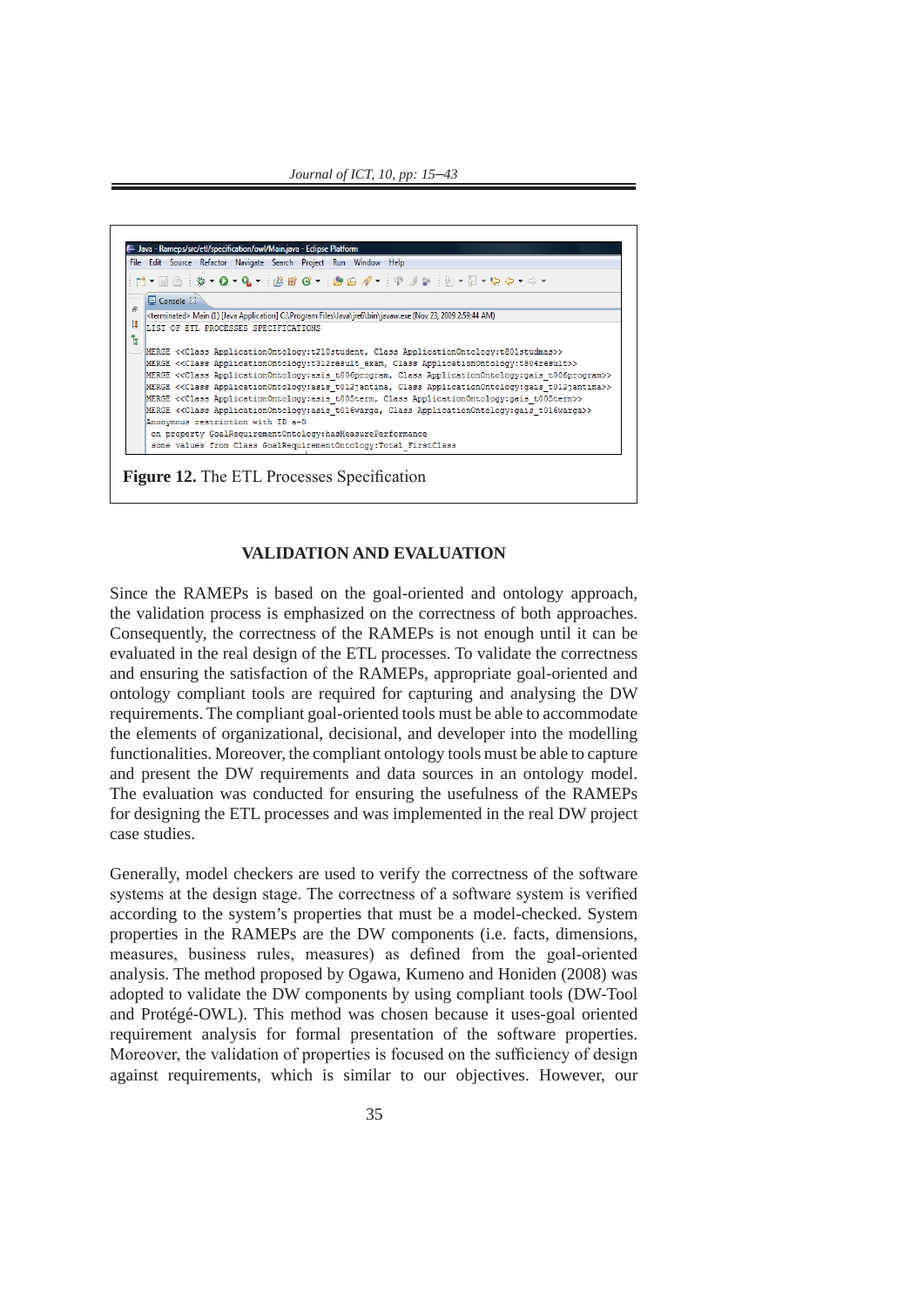approach is based on the Tropos model that emphasises the goal and resources that describe the DW characteristics. The model checking process and tools are illustrated in Figure 13.

In the checking method, the compliant tools are used to ensure the DW components are properly captured from one model to the next model. For examples, the goals, facts, and attributes in the organizational modelling correctly support the goals, facts, dimensions, and measures in the decisional modelling. These DW components in the decisional modelling correctly support the developer modelling. The complete DW requirements are modelled as ontology and rechecked for their correctness as ontology structure by using the Pallet ontology reasoner. Since the DW-Tool (Giorgini, Rizzi & Garzetti, 2008) does not support data transformation analysis as required for the ETL processes, a transformation analysis (TA-Tool) was developed to provide the data transformation diagram used in developer modelling.



# **Model Checking Example for Goal Modelling**

In the organizational modelling phase, the goal cannot be updated in the fact definition. Furthermore, the facts also cannot be updated in the dimension definition. The DW-Tool will ensure the goals only can be inserted or updated within the goal definition area as shown in Figure 14. The grey area of goal description explains the checking mechanism of the model correctness. This principle applies for all phases of modelling to avoid inconsistency among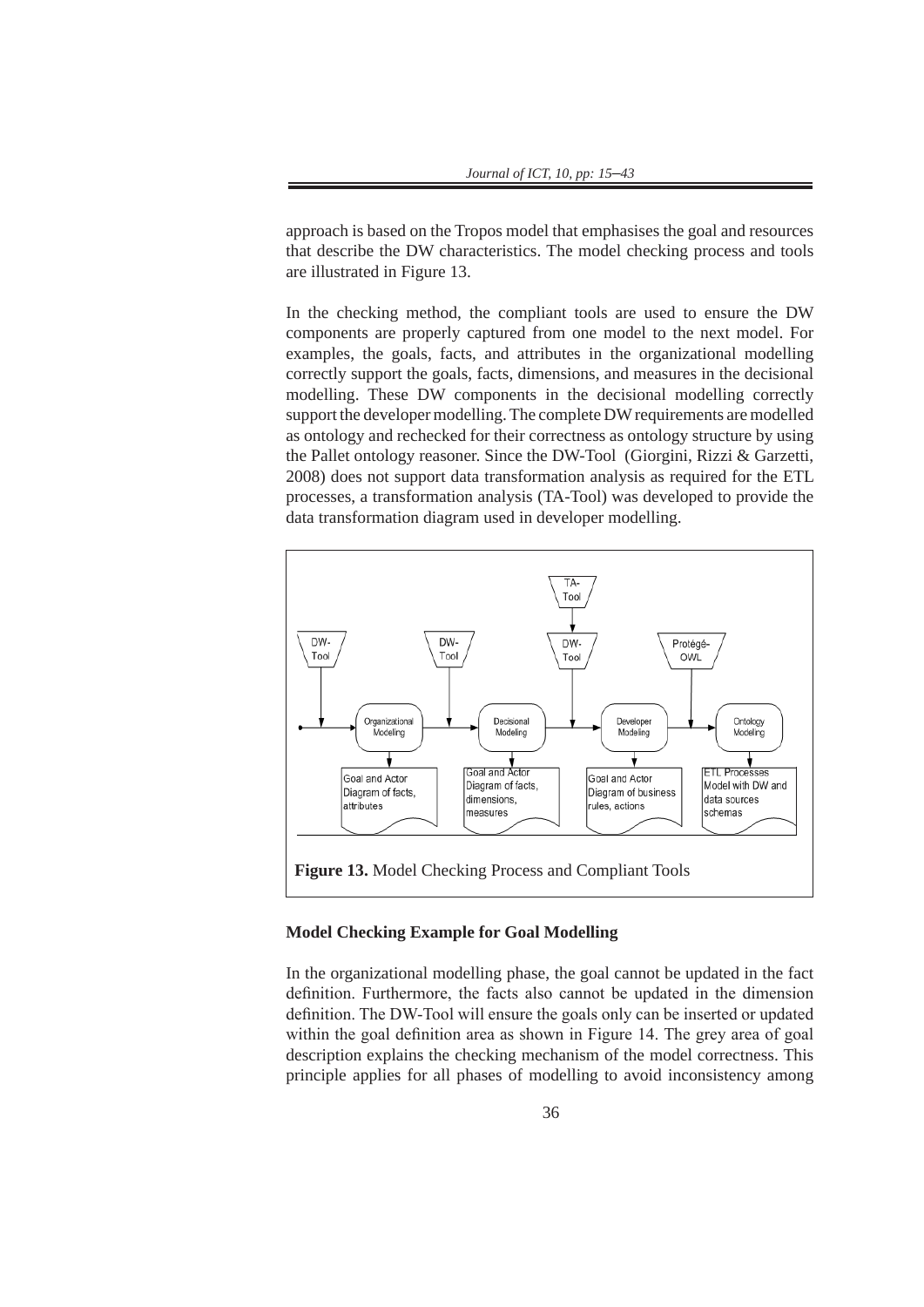*Journal of ICT, 10, pp: 15–43* 

diagram in the DW-Tool is stored in XML and helps the developer to add new diagrams as proposed for a proposed

the diagrams produced by the DW-Tool. The goal diagram in the DW-Tool is stored in XML and helps the developer to add new diagrams as proposed for the data transformation analysis.



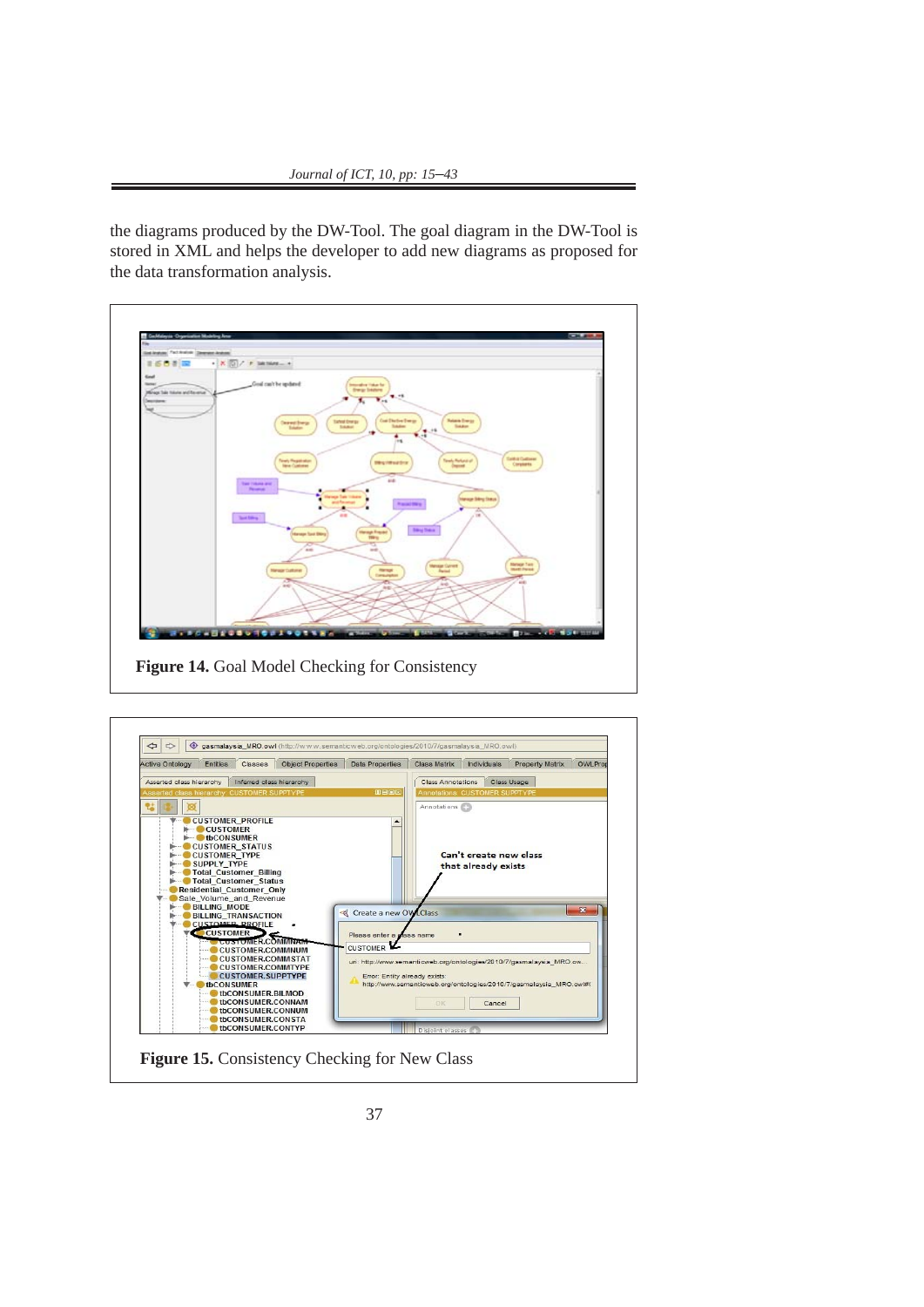# **Model Checking Example for Ontology Modelling**

The ontology model is validated by using the Pellet reasoner. The Pellet reasoner is a complete protege-OWL checker, which is based on DL formalism. The current Pellet reasoner, which comes together with the protégé-OWL has an ability to validate the RDF/OWL-based ontology model by executing the following functions (Sirin, Parsia, Grau, Kalyanpur & Katz, 2007):

- **Consistency checking** ensures the ontologyis free from any contradictory facts such as type property-value, equality and inequality assertion.
- **Concept satisfiability** checks whether the classes should have any instance or not.
- **Classification** computes the subclasses' relations between every named class to create the complete class hierarchy.
- **Realization** find the most specific classes that belong to a specific individual.

In protégé-OWL, the Pellet reasoner has integrated with the OWL editor for easy use by the developer. By invoking the Pellet reasoner, the ontology model is checked for correctness and consistency. As a result, the representation of the ETL processes semantic through ontology is validated and shown as an *inferred* ontology. Any incorrect classes, properties, and axioms are highlighted in red color and can be fixed instantly. Therefore, the usefulness of the RAMEPs approach depend on the correctness of the ETL processes specifications that are produced from the correctness of the ontology structure.

Additionally, consistency checking is used to ensure that the ontology class, properties, relationships, and formal ontology definitions are free from any contradictory facts. For example, the consistency for the existing class name while creating a newly class *CUSTOMER* is checked as shown in Figure 15.

# **Expert Reviews**

The Expert reviews were conducted to clarify the strengths and weaknesses of the RAMEPs. The review process is based on the Gas Malaysia case study and has adopted the method that focuses on the evaluation of the requirement engineering methodology. This method is known as an *exemplar* and has been proven in evaluating the software requirement engineering approach(Cysneiros, Werneck, & Yu, 2004). A set of questionnaires together with the case study was disseminated to seven DW developers, of whom four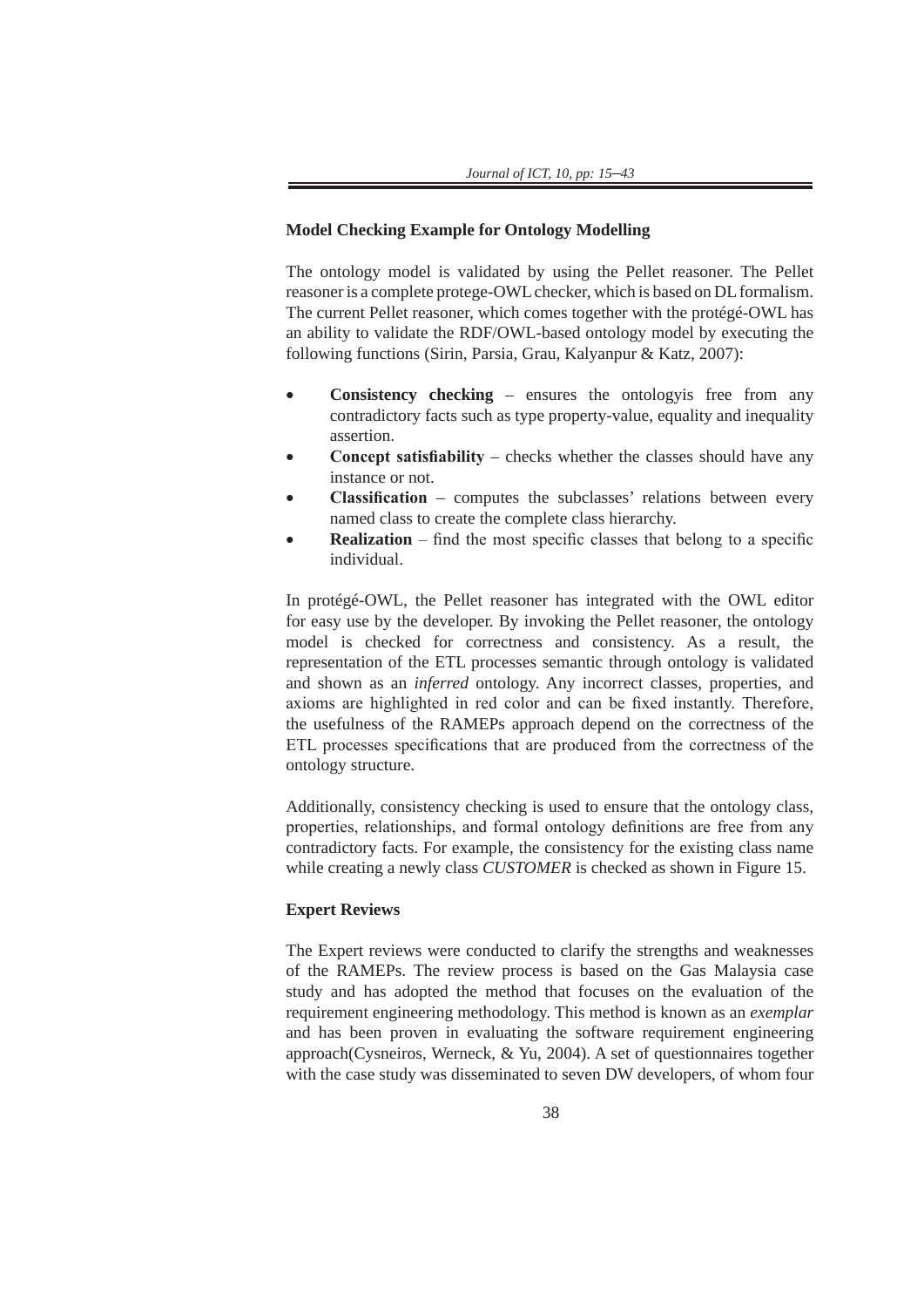are from government agencies, and the others from DW companies. Their experiences are within the range of three to seventeen years in developing and implementing the DW systems in various organizations.

The questionnaires were designed and accommodated within the scope of the RAMEPs and aimed to highlight the issues of the abstraction level, participants in a domain, understanding terminology, requirement elicitation and analysis, the DW and the ETL design decision, DW evaluation and evolution, the tool used and the learning curve. The questionnaire was designed in order to capture feedback about the RAMEPs processes within the knowledge scales of *yes, no,* and *neutral*. This scale was enough to probe the capabilities and limitations of the RAMEPs methodology by supporting of the open-ended real-world exemplar. Additionally, briefings and explanations about the RAMEPs were given to the experts on separate occasions. Based on their knowledge and experiences, the experts responded to the questionnaires as shown in Table 8.

Table 8

|    | The Questions                                            | Yes | No       | Neutral        |
|----|----------------------------------------------------------|-----|----------|----------------|
| 1. | Different levels of abstraction                          | 7   | $\Omega$ | $\Omega$       |
| 2. | Identifying participants in the domain                   | 6   | $\Omega$ | 1              |
| 3. | Capturing, understanding, and registering<br>terminology | 6   | 1        | $\theta$       |
| 4. | Domain analysis                                          | 6   | $\Omega$ | 1              |
| 5. | Finding requirements                                     | 7   | 0        | $\Omega$       |
| 6. | DW design                                                | 5   | $\Omega$ | $\overline{2}$ |
| 7. | DW evolution                                             | 5   | 1        | 1              |
| 8. | ETL processes design                                     | 5   | 1        | 1              |
| 9. | Eliciting non-functional aspects                         | 5   | 2        | $\theta$       |
|    | 10. Formal verification and validation                   | 6   | $\Omega$ | 1              |
|    | 11. Tool supports                                        | 3   | 0        | 4              |
|    | 12. Learning curve                                       | 1   | 4        | $\overline{2}$ |
|    | 13. Methodology for simpler problem                      | 5   | $\theta$ | $\overline{2}$ |

*The Summary of DW Expert Reviews*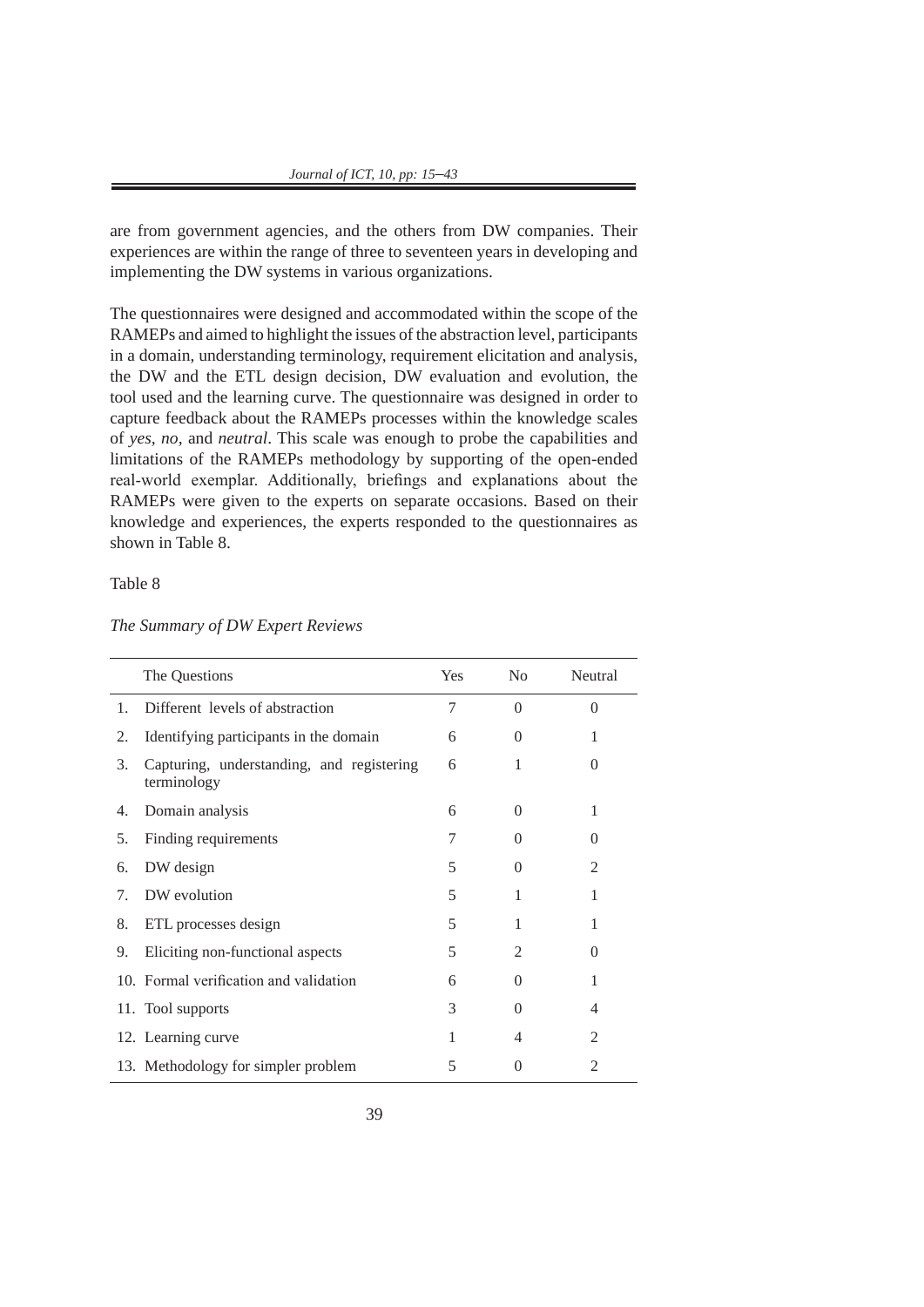Based on the feedback, the experts generally agree that the RAMEPs can be implemented by using proper tools and going through proper learning exercises.

This finding is indicated by the higher number of *Yes* for questions 1 to 9 that explain about the ETL processes design and the lower number of *No* for question 11 to 13 that explain the RAMEPs learning process. Specifically, the feedbacks for finding requirements, the ETL processes design, tool supports, and the learning curve are illustrated in Figure 16, Figure 17, Figure 18, and Figure 19 respectively.



The implementation in the real environment will be challenging because of the complexity of the DW model and requires longer time for learning the RAMEPs. Nevertheless, the RAMEPs approach enables the DW developers to model the DW system from the early phases to the generation of the ETL processes, which currently no specific tools have supported. to model the DW system from the early phases to the generation of the ETL the complexity of the DW model and requires longer time for learning the<br>RAMEPs. Nevertheless, the RAMEPs approach enables the DW developers to model the DW system from the early phases to the generation of the produces supported to the RAMEPS approach changes the B  $\alpha$  developers

However, the RAMEPs has facilitated most of the important activities in the DW system development, especially in the ETL processes design.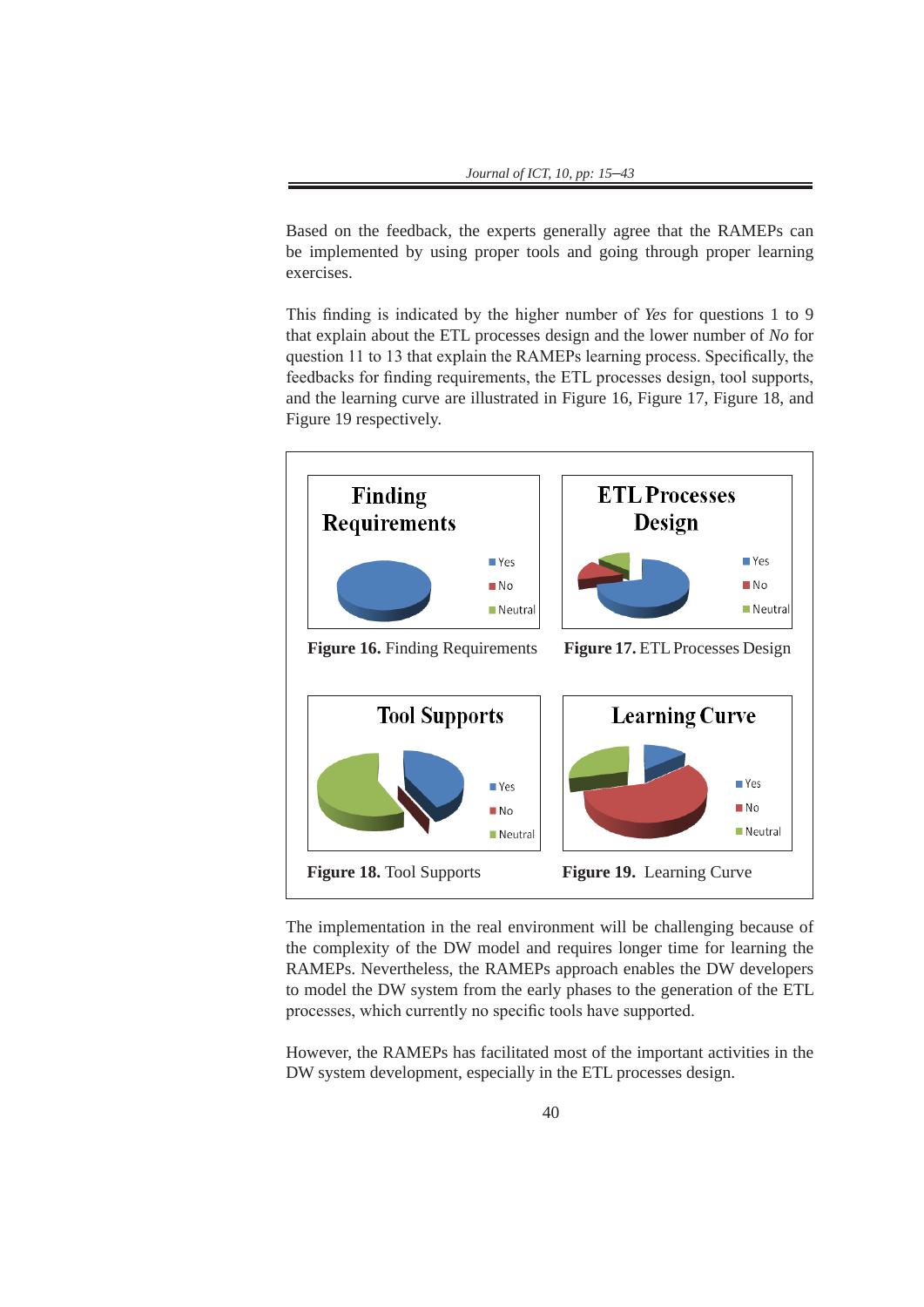## **ANALYSIS OF RESULTS**

The results have shown that the ETL processes specifications can be derived from the early stages of user requirements. The ETL processes specification represents the data transformation of utility billing for producing the information of *Sale Volume and Revenue* and *Billing and Customer Status*. The ETL processes specification can be further translated into SQL statements or applied to any ETL tool for the DW system implementation. However, it is out of the scope of this paper. The sequence of the ETL processes executions follow the results as produced in the generation process. Therefore, the execution order may not necessarily follow the sequences of the ETL processes activities. However, the best practices still depend to the developer efforts, experiences, and knowledge.

Importantly, by properly analysing the requirements within the organization, decision-maker, and developer perspectives, the main components of the ETL processes were successfully captured. This is shown in the Gas Malaysia case study. The DW experts have reviewed the RAMEPs and positively support the method to be implemented in the real DW environment. Most of the experts believe that the adoption of this method can help developers to define the initial requirements prior to the detailed design of the ETL processes, and accelerate the development of the DW systems. Furthermore, the use of ontology has helped developers to resolve semantic heterogeneity problems during data integration and transformation.

Obviously, there are no easy ways to map high-level user requirements to the DW design model, especially on the design of the ETL processes. Most of the previous approaches such as the ERD-based (Kimball and Ross, 2002), UML-based (Lujan-Mora, 2005), and adhoc-based (Rizzi, 2007) were not provided the adequate formalisms and techniques to derive the ETL processes specification from the design model that was built from the users' goals. The RAMEPs is not only capable of deriving the DW schemas and the ETL processes from the users' goals, but also it has been resolving the designrelated problems during the designing and generating of the ETL processes specification. This new approach can help an organization to reduce the DW project failure and support the advancement of the requirement analysis tools for the ETL processes.

#### **CONCLUSION**

The goal-ontology approach founded on the RAMEPs has proven that the ETL processes specifications can be designed from the early phases of the DW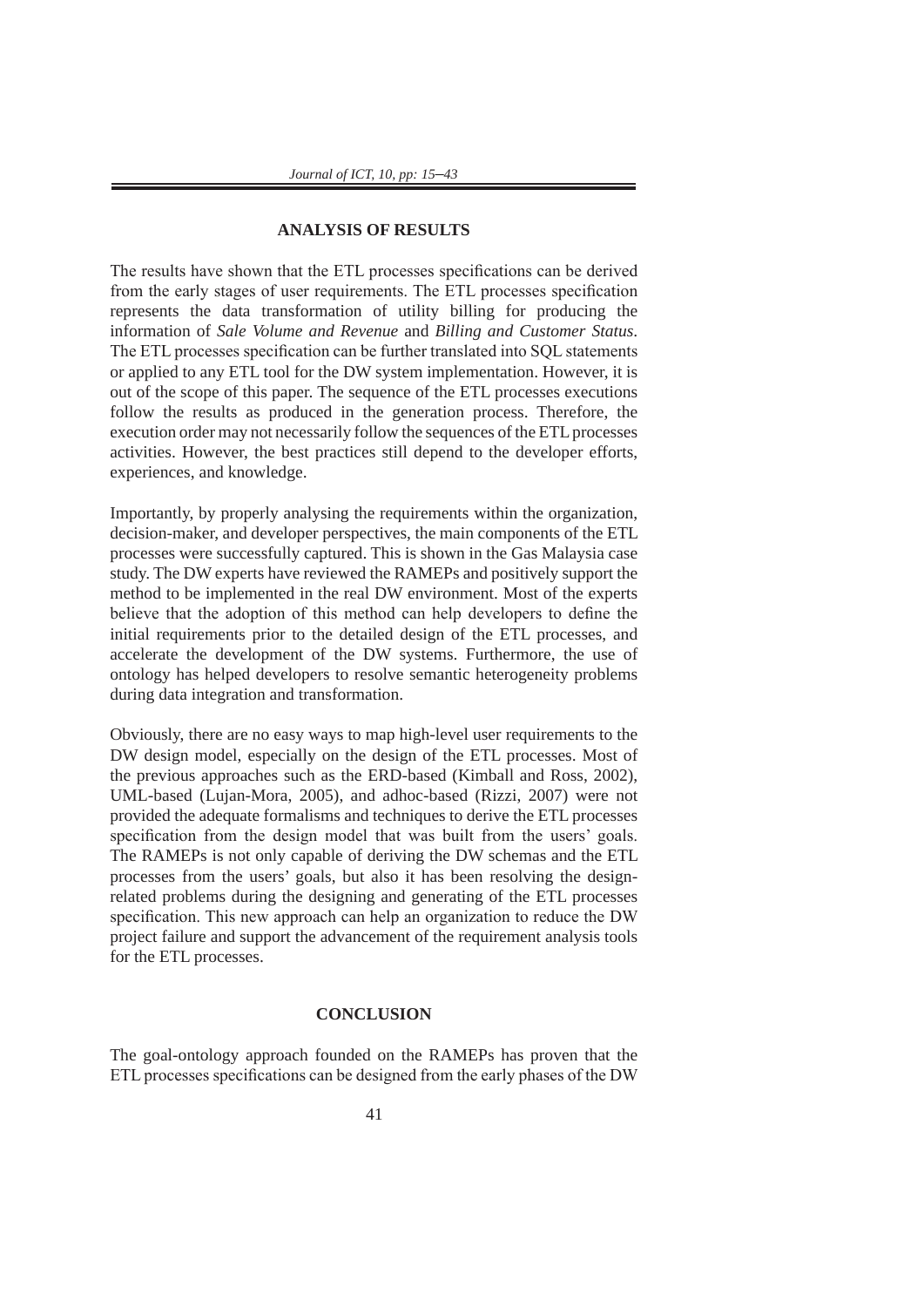system development. The methodology used in analysing the user requirements has been validated by the compliant tools (i.e. DW-Tool and Protégé-OWL) successfully. The evaluation approach was carried out by implementing the RAMEPs into the Gas Malaysia DW system. The DW experts have reviewed the RAMEPs and certainly support the method to be implemented in the real DW environment by using proper tools and training. By adopting this method, the developers can define clearly the ETL processes activities prior to the detailed design of the DW system. This can accelerate the implementation of the DW systems. Furthermore, the goal and ontology paradigm had helped a developer to resolve user requirements ambiguity and semantic heterogeneity problems during data integration and transformation. Thus, the ETL processes specifications can be easily generated and implemented.

## **REFERENCES**

- Abdullah, R., Selamat, M. H., Ibrahim, H., Chulan, U. A. U., & Nasharuddin, N. A. (2009). Semantics representation in a sentence with concept relational model (CRM*). Journal of Information and Communication Technology, 8,* 55–65.
- Alexiev, V., Breu, M., Bruijn, J. d., Fensel, D., Lara, R., & Lausen, H. (2005). *Information integration with ontologies: Experiences from an industrial showcase*: John Wiley & Sons.
- Allemang, D., & Hendler, J. (2008). *Semantic web for the working ontologist*: Elsevier Science.
- Bresciani, P., Perini, A., Giorgini, P., Giunchiglia, F., & Mylopoulos, J. (2004). Tropos: An agent-oriented software development methodology. *Autonomous Agents and Multi-Agent Systems, 8*(3), 203–236.
- Cysneiros, L. M., Werneck, V., & Yu, E. (2004). *Evaluating methodologies: A requirements engineering approach through the use of an exemplar*. 7th Workshop on Autonomous Agents.
- Giorgini, P., Rizzi, S., & Garzetti, M. (2008). Grand: A Goal-oriented approach to requirement analysis in data warehouses. *Decision Support Systems, 45*, 4–21.
- Hutter, D., Stephan, W., Baader, F., Horrocks, I., & Sattler, U. (2005). Description logics as ontology languages for the semantic web.